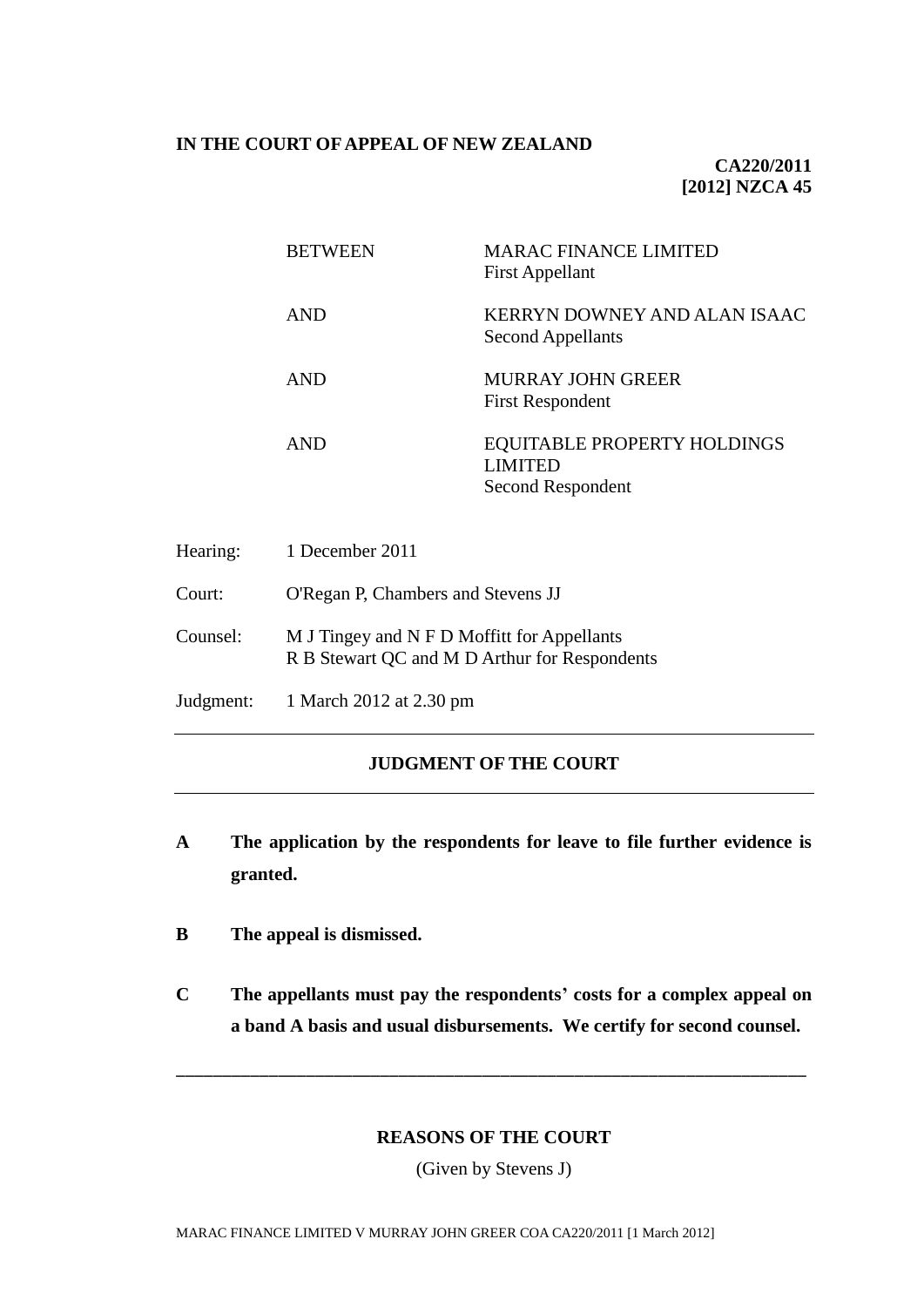### **Table of Contents**

Para No

| A question of priorities                  | $\lceil 1 \rceil$ |
|-------------------------------------------|-------------------|
| <b>Some more facts</b>                    | $\lceil 5 \rceil$ |
| The Equitable security interest           | [5]               |
| The Marac loan                            | [9]               |
| Appointment of receivers                  | [13]              |
| Equitable's s 119 notice                  | [17]              |
| First issue – effect of s 23 of the PPSA  | [20]              |
| The statutory framework                   | [20]              |
| The High Court judgment                   | [26]              |
| First issue – our evaluation              | $\left[31\right]$ |
| Second issue – if the PPSA does not apply | [54]              |
| The parties' positions                    | [54]              |
| The cases – more detail                   | [58]              |
| Second issue $-$ our analysis             | [80]              |
| Entitlement under the assignments         | [81]              |
| Entitlement under the mortgages           | [86]              |
| <b>Quantum</b>                            | [95]              |
| <b>Result and costs</b>                   | [96]              |
|                                           |                   |

### **A question of priorities**

<span id="page-1-0"></span>[1] Petherick Properties Ltd (in rec and in liq) (Petherick) owned two commercial properties in central Wellington: Morrison Kent House and Randstad House. The second respondent, Equitable Property Holdings Ltd (Equitable), held registered mortgages over both Morrison Kent House and Randstad House from December 2003. In July 2007, the first appellant, Marac Finance Ltd (Marac), entered into a loan facility with Petherick, which was secured by a general security deed (GSD). Shortly thereafter Marac perfected its security interest by registering a financing statement over all present and after-acquired personal property of Petherick on the Personal Property Securities Register (PPSR) established under the Personal Property Securities Act 1999 (PPSA). Equitable did likewise in March 2009 by registering financing statements in respect of all present and after-acquired property of Petherick.

[2] After Petherick defaulted on its loan obligations in July 2009, Marac appointed (on 13 October) the second appellants, Messrs Downey and Isaac, as receivers and managers under the terms of its GSD. The managers began collecting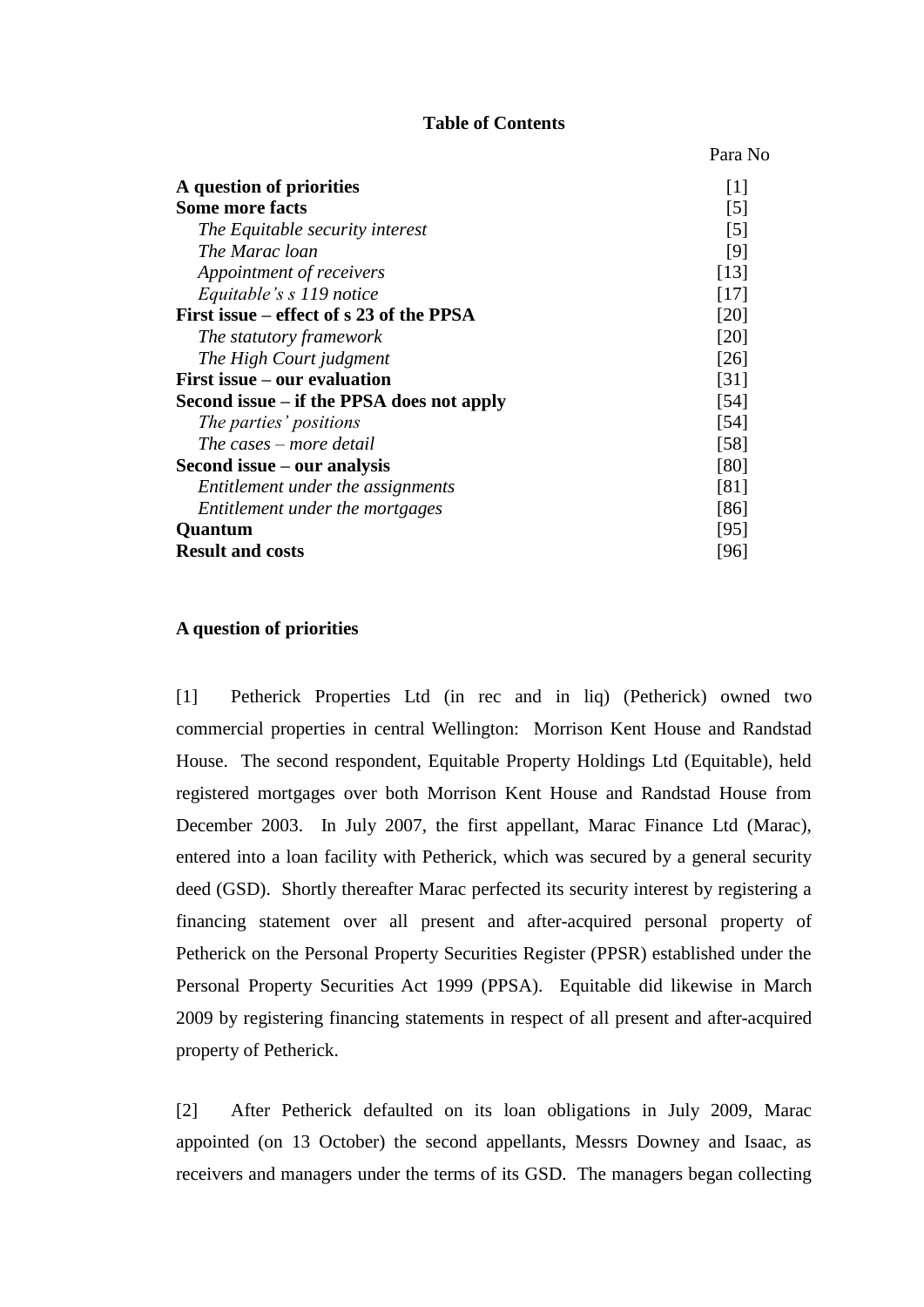rentals from the tenants of the Morrison Kent and Randstad properties. Within 10 days, Equitable appointed the first respondent, Mr Greer, as receiver of rental income that Petherick received as lessor of the two properties. Mr Isaac agreed to hand over to Mr Greer all the rental payments that he had collected since Mr Greer's appointment. Marac later claimed that, as first ranking security holder over Petherick's personal property (including rental), it should have received the rent obtained by Mr Greer. However, Associate Judge Doogue in the Auckland High Court declined Marac's application for summary judgment. <sup>1</sup> Marac now appeals that decision.

[3] There are two questions for determination. First, which secured creditor of Petherick has priority in respect of to the rental that was generated by the two properties? Marac held the first ranking security interest over all present and after acquired personal property of Petherick under the PPSA. However, Equitable held first ranking mortgages over Morrison Kent House and Randstad House. Marac argues that the rental is personal property and that the parties' claim to rental should be determined under the PPSA. It says that the exclusionary provisions in s 23 of the PPSA that relate to transfers of land do not apply to the rental from the two properties. Equitable says the PPSA does not apply: both the statutory wording and policy favour an interpretation whereby the exclusionary provisions in s 23 cover Equitable's interest, being a transfer of a right to payment that arises in connection with an interest in land, which includes a transfer of rental payments payable under a lease of land.

[4] The second question arises if Equitable's interest in the rentals falls outside the ambit of the PPSA. The point was not decided in the summary judgment application. It concerns the priority as between Marac and Equitable at common law. Marac says it has priority because it was first to appoint a receiver. It was thereby entitled to the rentals and that right was only lost if Equitable had a superior interest and went into possession. That latter step did not happen here. Equitable says that entry into possession is not required in order for Equitable to become entitled to the rental. By virtue of the terms of the two mortgages and the two assignments of rental, Equitable had the entitlement to rental. In such circumstances

 $\bar{1}$ 

<sup>1</sup> *Marac Finance Ltd v Greer* HC Auckland CIV-2010-404-4957, 17 March 2011.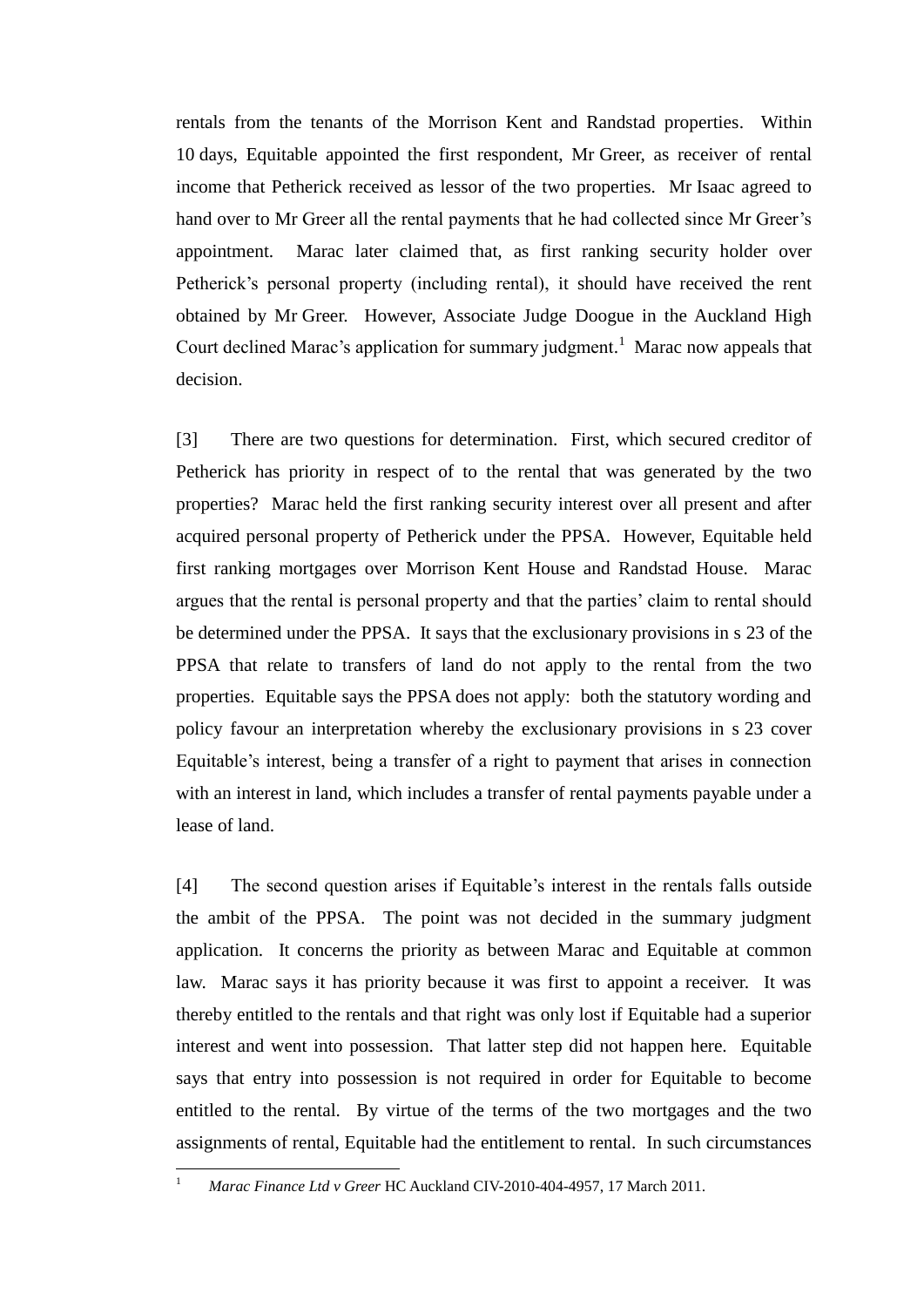the senior creditor is not required to enter into possession. The receiver appointed by the prior-ranking secured creditor will have the better right to rentals than a receiver appointed earlier in time by an inferior-ranking creditor, even though the former has not entered into possession.

#### **Some more facts**

#### *The Equitable security interest*

<span id="page-3-0"></span>[5] On 19 December 2003, Equitable Life Insurance Company Ltd (part of the Equitable Group) registered a first ranking mortgage over the property at Morrison Kent House and a second ranking mortgage over the property at Randstad House.<sup>2</sup> On the same date, both mortgages were transferred to Equitable, then known as TEA Custodians (Equitable) Ltd. The mortgages had come about by way of refinancing and extension transactions relating to earlier mortgages over the Morrison Kent and Randstad titles which had been discharged.

[6] The two new memoranda of mortgage (which are in all material respects the same) provided that, by way of security, Petherick transferred to Equitable all its "rights, title, entitlements and interests  $\ldots$  in and to the Assigned Property".<sup>3</sup> "Assigned Property" was defined in cl 1.3 as including earnings, and "Earnings" was defined in the same clause as:

… all rent and other moneys whatsoever and whensoever payable to you or to which you are or become entitled to receive now and from time to time and at any time in the future under, pursuant to or in connection with each Lease, and includes the Monetary Rights under, pursuant to or in connection with each Lease.

[7] On 26 February 2009, Equitable Property Finance Ltd<sup>4</sup> entered into two loan agreements that refinanced earlier facilities it had provided to Petherick. As security for these refinancing agreements, Equitable entered into a general security agreement

 $\mathcal{L}$ <sup>2</sup> The second ranking mortgage over Randstad House later became a first ranking mortgage in 2007.

 $3$  Clause 4.1(c).

<sup>4</sup> Although different companies within the Equitable Group acted as lender, in each case the relationship was ultimately between Petherick and Trustees Executors Ltd (the Equitable Group's corporate trustee). The named lender acted as agent for Trustees Executors Ltd and Equitable held the mortgages as bare trustee for Trustees Executors Ltd.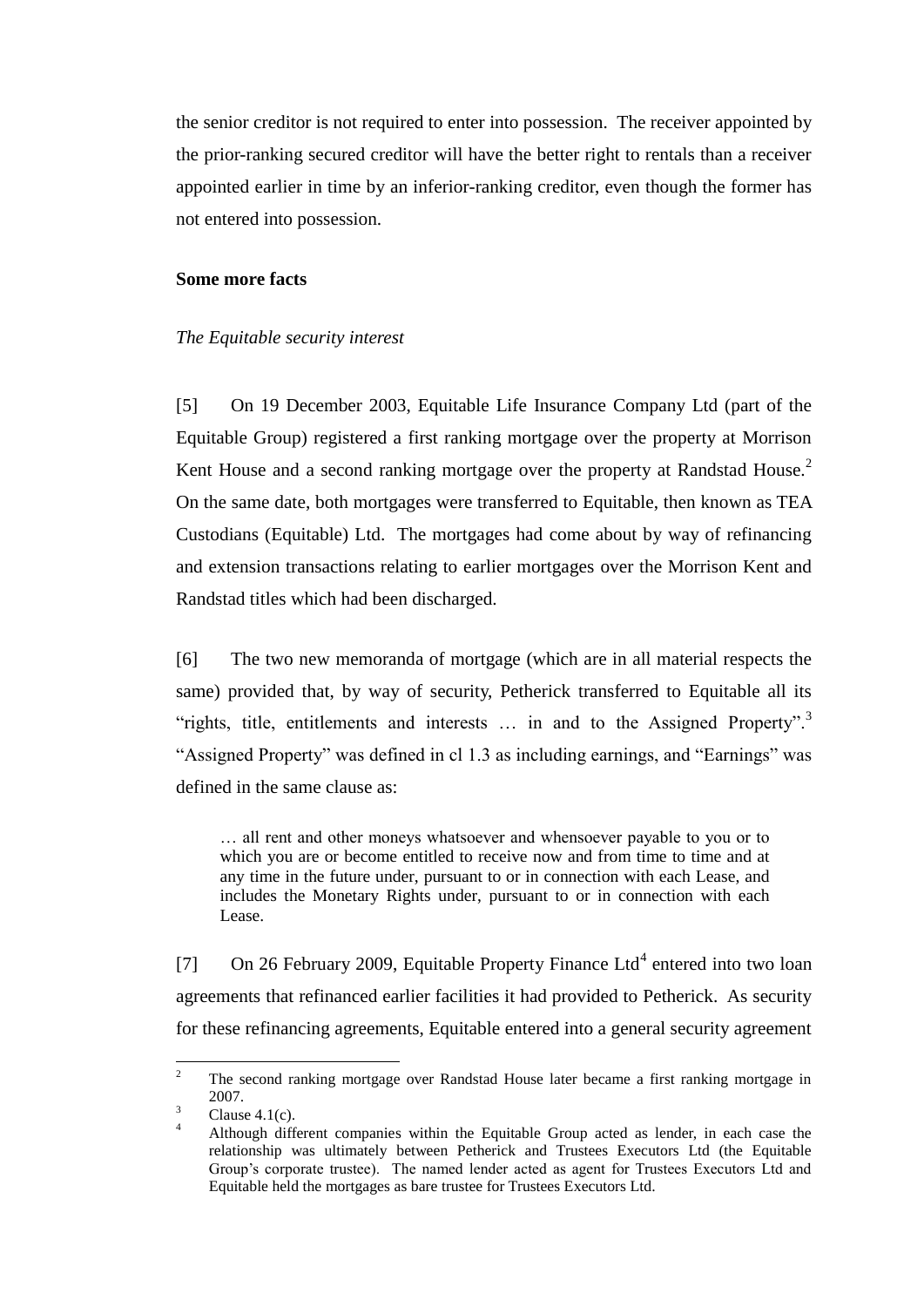(GSA) with Petherick. The GSA granted Equitable as the secured party a security interest in all of Petherick's present and after-acquired property, and all of Petherick's present and future rights in relation to personal property.

[8] On 4 March 2009 Equitable registered on the PPSR a financing statement in respect of all present and after-acquired personal property of Petherick. Equitable also registered on the PPSR on the same date a financing statement in respect of all rent and other amounts whatsoever payable from time to time under each agreement to lease in relation to all or any part of the land now or at any time in the future subject to all mortgages granted by Petherick in favour of Equitable.

## *The Marac loan*

<span id="page-4-0"></span>[9] On 9 July 2007 Petherick entered into a loan agreement with Marac, whereby Marac agreed to provide a loan facility of \$3,000,000 to Petherick. On the same date, pursuant to the terms of the loan agreement, Petherick entered into a GSD in favour of Marac and ASB.<sup>5</sup> The GSD provided:

In consideration of all Advances made by us, from time to time and to secure the payment of the Secured Indebtedness and compliance with the Secured Obligations, you charge and assign in our favour and grant to us a security interest in the Collateral …

[10] "Secured Indebtedness" was defined in cl 1.1 as "all your indebtedness to us, or any indebtedness that is incurred by us on your behalf". Clause 3.1, which set out the definition of "security", relevantly provided:

**Security:** You grant to us a security interest in all your right, title and interest (present and future, legal and equitable) in, to, under or derived from all your present and hereafter acquired property ("the Collateral") whether situated in New Zealand or elsewhere, including without limitation:

…

(g) all book debts and other indebtedness owing and to become owing to you;

…

 $\sqrt{5}$ ASB's debt has since been paid in full.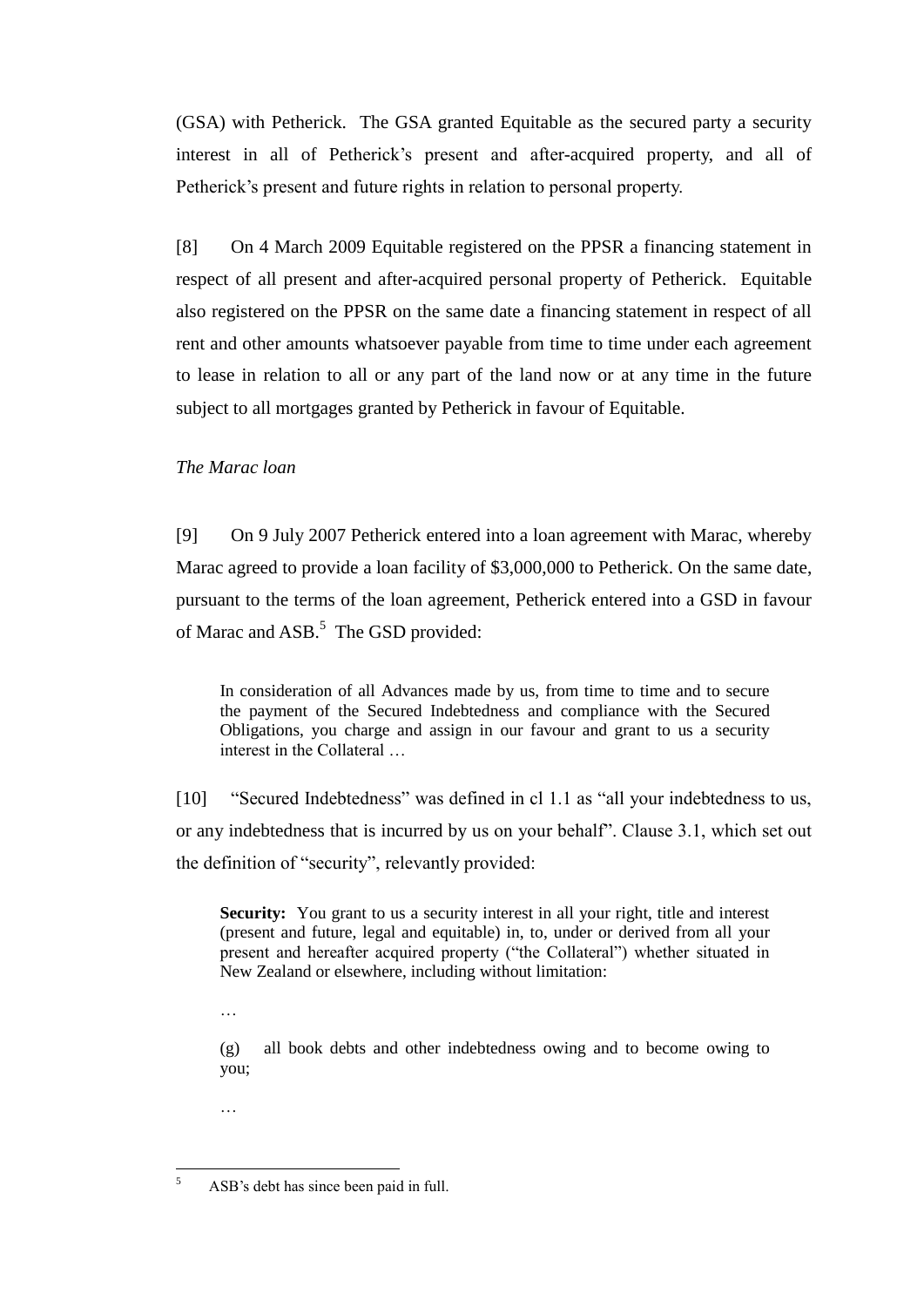- (i) any of your rights in Personal Property arising by virtue of the PPSA;
- (j) Proceeds derived directly or indirectly from the Collateral;
- [11] If Petherick defaulted on paying the amounts secured by the GSD on the due date, Marac was entitled, under cl 8.1, to appoint one or more receivers.

[12] Marac perfected its security interest on 11 July 2007 by registering a financing statement over all present and after acquired personal property of Petherick on the PPSR. As noted earlier, this was some 20 months before Equitable registered its financing statements on the PPSR. On the same date, the Marac loan was advanced to Petherick. On 7 July 2009 Marac registered caveats against the Morrison Kent and Randstad titles.

### *Appointment of receivers*

…

<span id="page-5-0"></span>[13] Petherick failed to repay the loan it owed to Marac on the due date of 11 July 2009. By 11 October 2009 Petherick owed Marac a total of \$3,069,464.02. Two days later, on 13 October 2009, Marac and ASB appointed Messrs Downey and Isaac as receivers and managers under the terms of the GSD. They commenced collecting rental from the two properties.

[14] On 22 October 2009, Equitable appointed Mr Greer as receiver of income over Morrison Kent House and Randstad House under the powers contained in the mortgages registered over the two properties. The day after his appointment, Mr Greer met with Mr Isaac to discuss their respective entitlements to the rental. Mr Isaac agreed that Mr Greer was entitled to all rent that fell due after Mr Greer's appointment. Thereupon Mr Isaac also agreed to pay over to Mr Greer any such rental that might be paid into his account.

[15] From the time of his appointment, Mr Greer received all rental income from the properties, in the capacity as Petherick's agent. $<sup>6</sup>$  During this period, some tenants</sup> made further payments to the receiver appointed by Marac. Mr Isaac arranged for

 $\sqrt{6}$ By virtue of the memorandum to the mortgages: cl 12.5.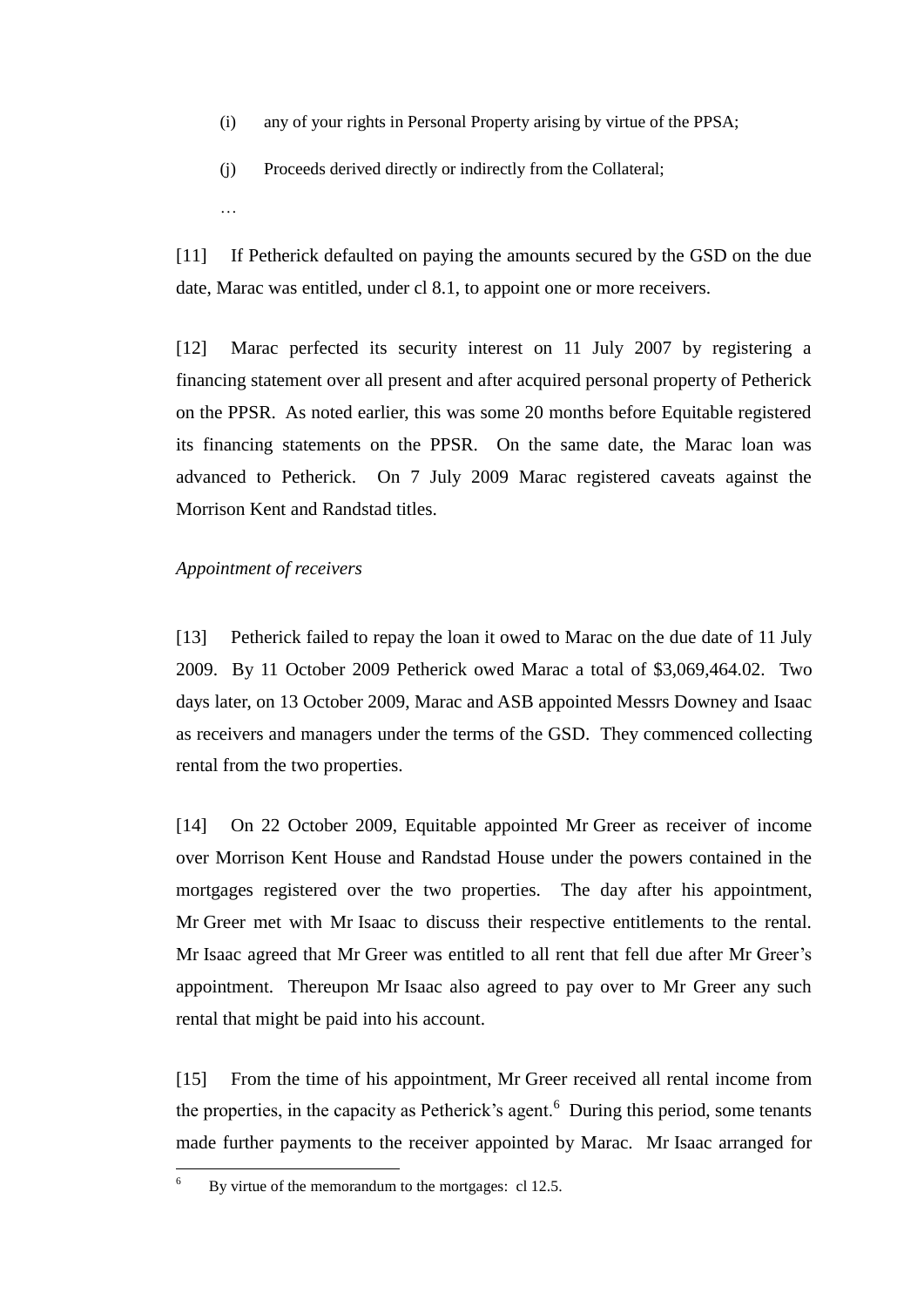those payments to be transferred to Mr Greer. Between November 2009 and February 2010, the Marac appointed receiver sent six payments totalling \$101,000.44 to Mr Greer's property manager.

[16] Equitable later sold Morrison Kent House and Randstad House by mortgagee sale, the transfers being registered on 1 April 2010 and 24 August 2010 respectively. Mr Greer had received a total of \$2,770,363.07 in rent from both properties, from which he deducted \$85,365.92 in receivership costs. He paid \$1,787,248.91 of the rental to Equitable. On 5 March 2010 Marac made a formal demand for the return of the rental.

### *Equitable's s 119 notice*

<span id="page-6-0"></span>[17] Because of its relevance to a new argument put forward by Marac during the appeal hearing, we deal briefly with the facts relating to the service by Equitable of a notice under s 119 of the Property Law Act (PLA) 2007 (the notice). Such facts are set out in an affidavit of Paul Stuart Gooby tendered during the hearing by counsel for Equitable. Counsel for Marac supported the admission of the affidavit. The evidence provided is uncontentious and is said, by Marac, to be important for the final determination of all issues arising on appeal. The evidence relates to a new argument (arising as part of the second issue to be determined on appeal) that was not pleaded or dealt with in the High Court. On this basis we grant leave for the further evidence to be filed.

[18] The evidence shows that the notice issued and served by Equitable (and dated 15 October 2009) required Petherick to remedy its default under the mortgage by 20 November 2009. As already noted, Mr Greer was appointed as receiver of rent by Equitable on 22 October 2009 and began to collect such rent nearly one month prior to the date upon which the notice was due to expire.

[19] We will consider the relevance of these facts, if any, to Marac's second argument when we discuss the priority question as between Equitable and Marac at common law.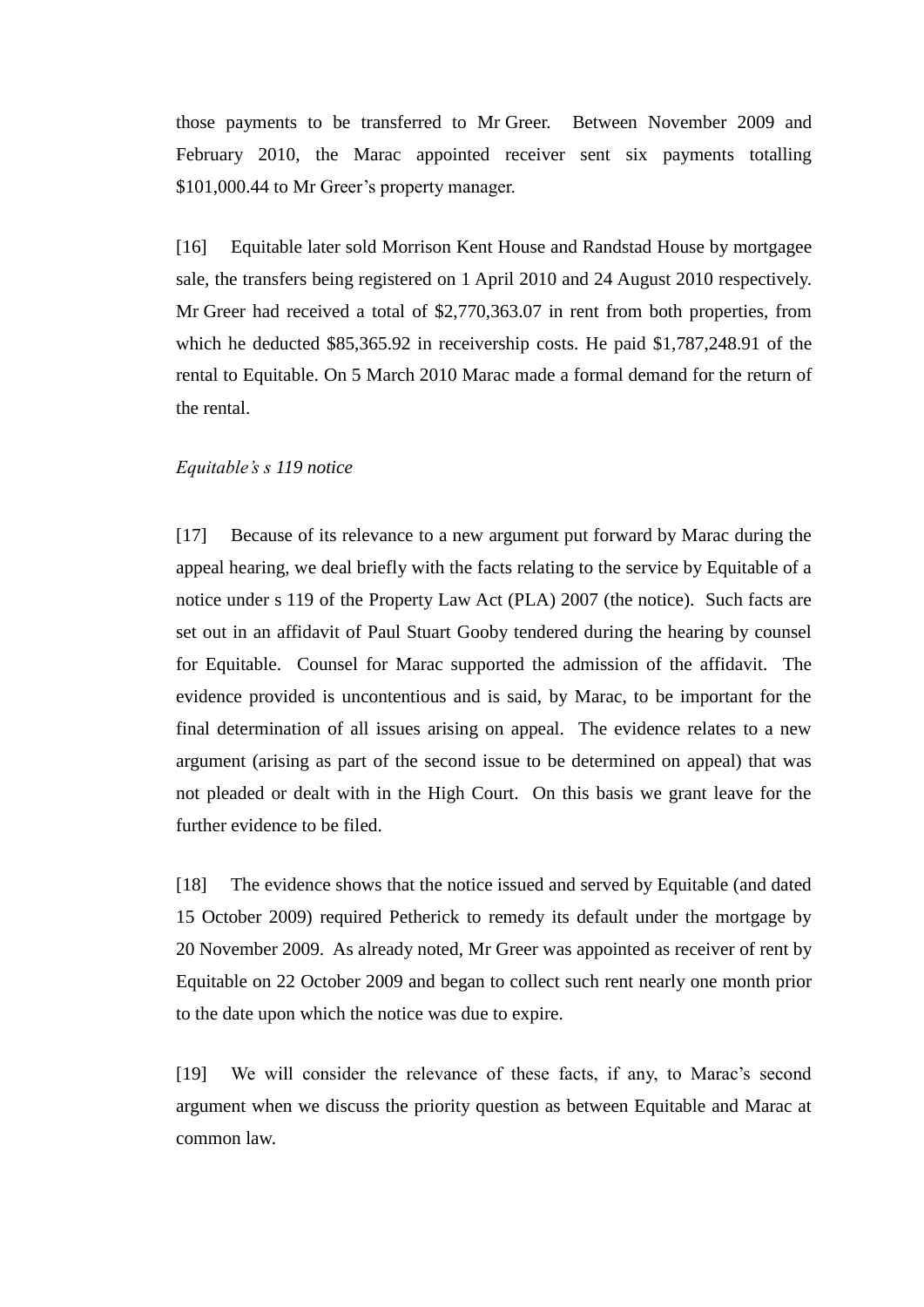### **First issue – effect of s 23 of the PPSA**

### *The statutory framework*

<span id="page-7-0"></span>[20] The PPSA regulates security interests over personal property, including their priority. Under s 16, "personal property" is defined as including "chattel paper, documents of title, goods, intangibles, investment securities, money, and negotiable instruments". "Collateral" is defined in the same section as personal property that is subject to a security interest.

[21] "Security interest" is defined in s 17 of the PPSA. It provides:

### **17 Meaning of security interest**

(1) In this Act, unless the context otherwise requires, the term **security interest**—

> (a) means an interest in personal property created or provided for by a transaction that in substance secures payment or performance of an obligation, without regard to—

(i) the form of the transaction; and

(ii) the identity of the person who has title to the collateral; and

(b) includes an interest created or provided for by a transfer of an account receivable or chattel paper, a lease for a term of more than 1 year, and a commercial consignment (whether or not the transfer, lease, or consignment secures payment or performance of an obligation).

(2) A person who is obligated under an account receivable may take a security interest in the account receivable under which that person is obligated.

(3) Without limiting subsection (1), and to avoid doubt, this Act applies to a fixed charge, floating charge, chattel mortgage, conditional sale agreement (including an agreement to sell subject to retention of title), hire purchase agreement, pledge, security trust deed, trust receipt, consignment, lease, an assignment, or a flawed asset arrangement, that secures payment or performance of an obligation.

[22] Section 41 provides that a security interest is "perfected" once the security interest is attached, and either a financing statement has been registered on the PPSR in respect of the security interest, or the secured party (or another on their behalf) has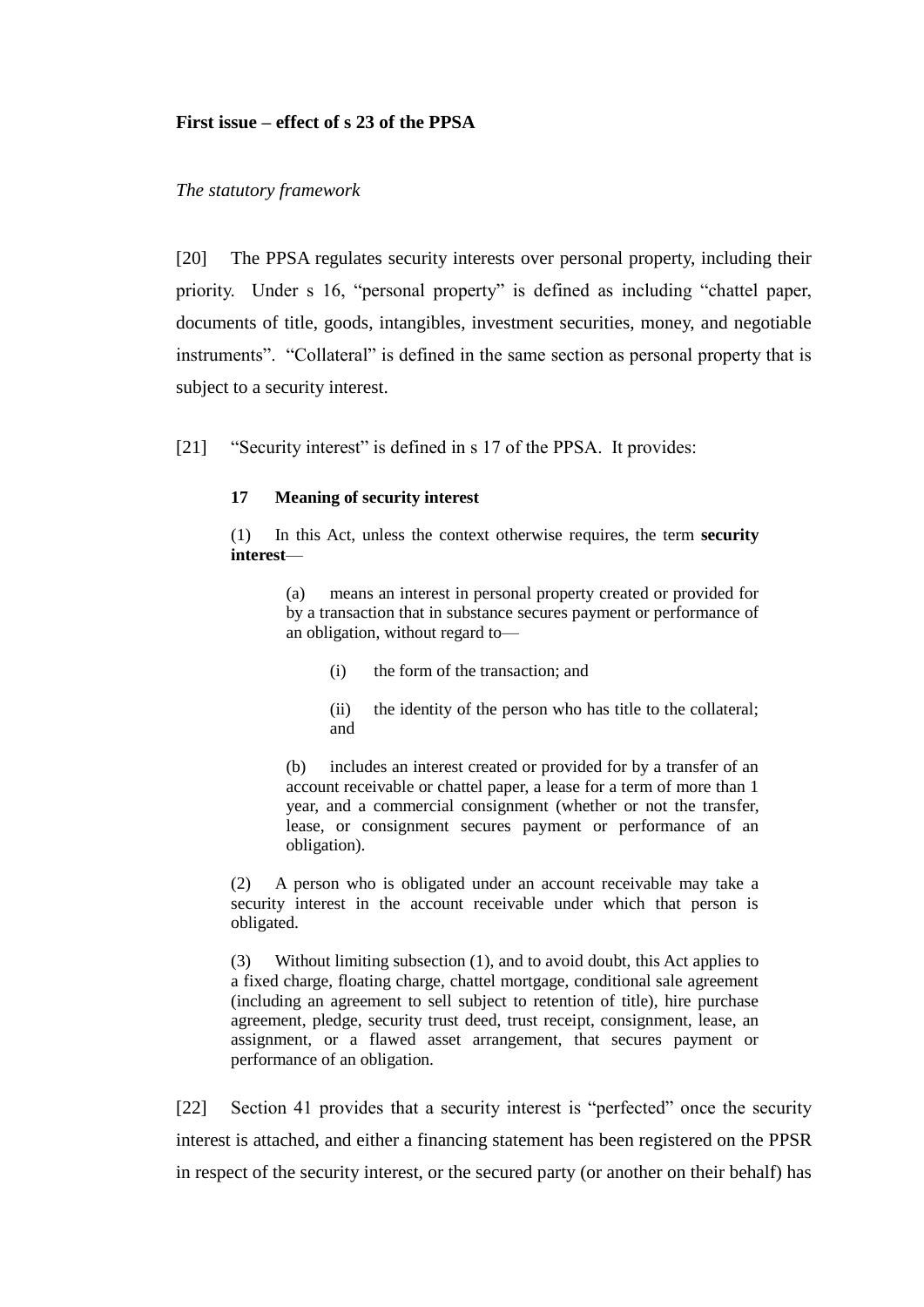possession of the collateral. A security interest attaches to collateral when value is given by the secured party, and the debtor has rights in the collateral.

[23] Section 66 sets out the priority of security interests over personal property when the PPSA provides no other way of determining priority. The statutory rule is that a perfected security interest has priority over an unperfected security interest in the same collateral. In the case of perfected security interests in the same collateral (where perfection has been continuous) priority is to be determined by the order of whichever of the following occurs first in relation to a particular security interest: the registration of a financing statement; the secured party taking possession of the collateral; or the temporary perfection of the security interest in accordance with the PPSA.

[24] The PPSA does not apply to all personal property interests. Section 23 sets out when the Act does not apply. Relevantly, it provides:

#### **23 When Act does not apply**

This Act does not apply to—

…

…

(e) an interest created or provided for by any of the following transactions:

(i) the creation or transfer of an interest in land:

(ii) a transfer of a right to payment that arises in connection with an interest in land, including a transfer of rental payments payable under a lease of or licence to occupy land, unless the right to payment is evidenced by an investment security:

[25] The appeal revolves around s 23 and whether the above exceptions exclude from the scope of the PPSA security interests in the rental payable under a lease. The parties agreed that, if the exception in s 23(e) did not apply and the dispute had to be determined under the PPSA, then Marac's security interest would rank ahead of Equitable's because it was perfected under the PPSA before the Equitable security interest.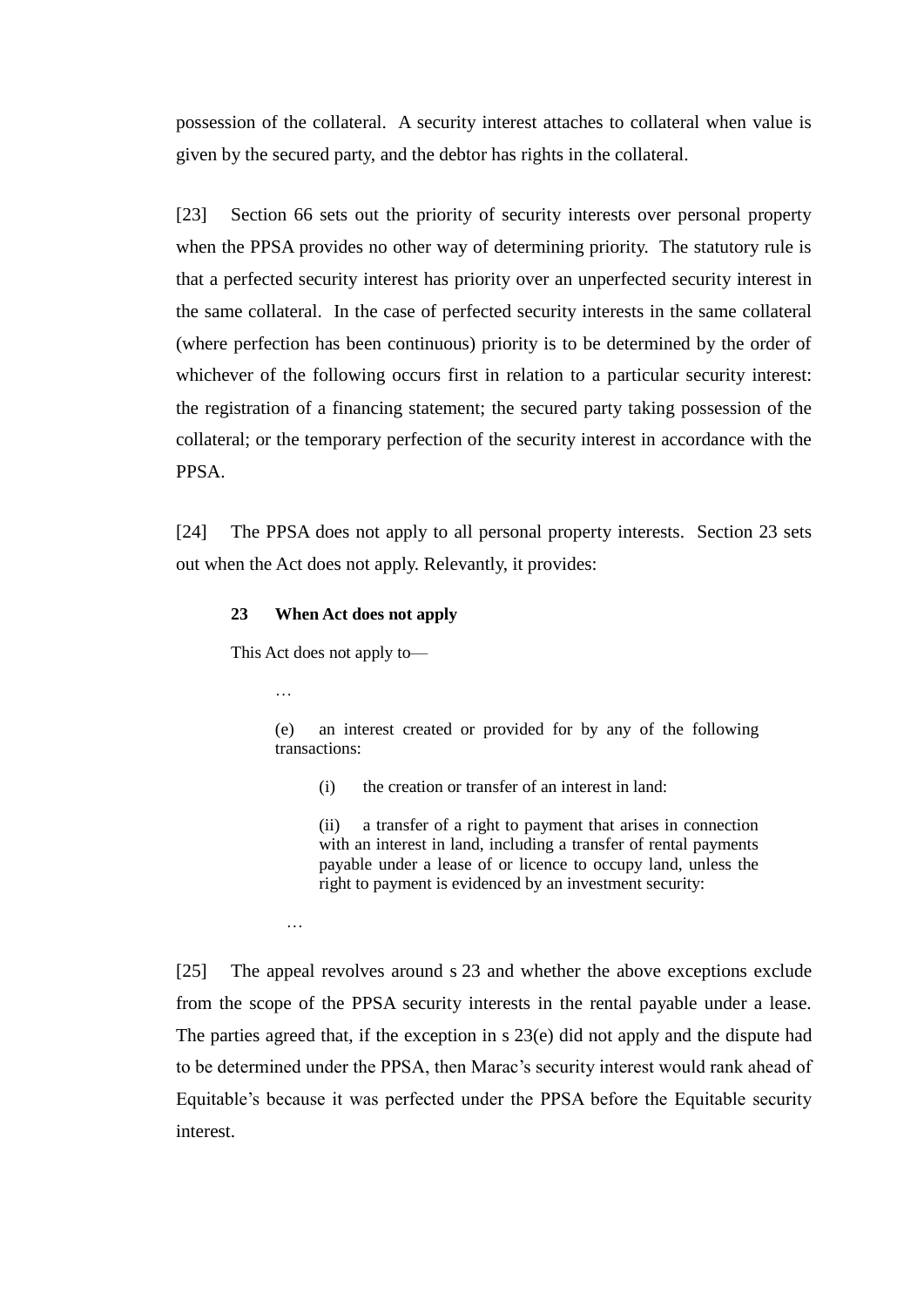<span id="page-9-0"></span>[26] The Associate Judge carefully analysed the nature of Equitable's interest in the rental under the mortgage agreements and considered whether this fell within the exclusionary provisions in s 23 of the PPSA. He noted that cl 4 of the memoranda of mortgage contained a transfer of a right to payment that arose in connection with an interest in land (that interest being the mortgage security),<sup>7</sup> which included a transfer of rental payments. So it squarely came within the wording of s 23(e)(ii). It was not necessary that the fruits of the performance of the contract which was secured by the mortgage should itself constitute an interest in land.<sup>8</sup> The Associate Judge concluded:

[34] The form of security created over the secured property in this case is described as "an absolute transfer and assignment to us by way of security".<sup>9</sup> The interest created by the dealing between Equitable and the mortgagor in this case would therefore seem to be an interest "created or provided for by  $\ldots$  a transfer of a right to payment" within the meaning of s 23(e)(ii).

[27] Accordingly the exclusion created by  $s$  23(e)(ii) of the PPSA applied. The process of determining priorities of securities over land was not governed by the regime created by the PPSA. Rather, it had to be resolved by other means.

[28] The Associate Judge also considered the legislative intention behind s 23 of the PPSA and policy considerations. He explained that the registration of a mortgage pursuant to the Land Transfer Act 1952 (LTA) would provide notice to parties such as Marac of the extent of the secured property, so that it would be obvious that the rental to which the mortgagor was entitled was the subject of a security under the mortgage.<sup>10</sup> The Judge read the plain language of the s  $23$  as meaning that the process of determining priority of securities over land is not prescribed by the PPSA but must be resolved by other means. He stated: $11$ 

There is no policy reason why the Act should be differently interpreted. A regime is already provided for the ranking of real estate mortgage securities under the Land Transfer Act.

 $\overline{a}$ 

<sup>&</sup>lt;sup>7</sup> At [28], citing the definition of "estate or interest" in s 2 of the Land Transfer Act 1952.

 $\frac{8}{9}$  At [30].

 $^{9}$  At cl 4.1(c) of the memoranda to the mortgages.

 $10$  At [37].

At [38].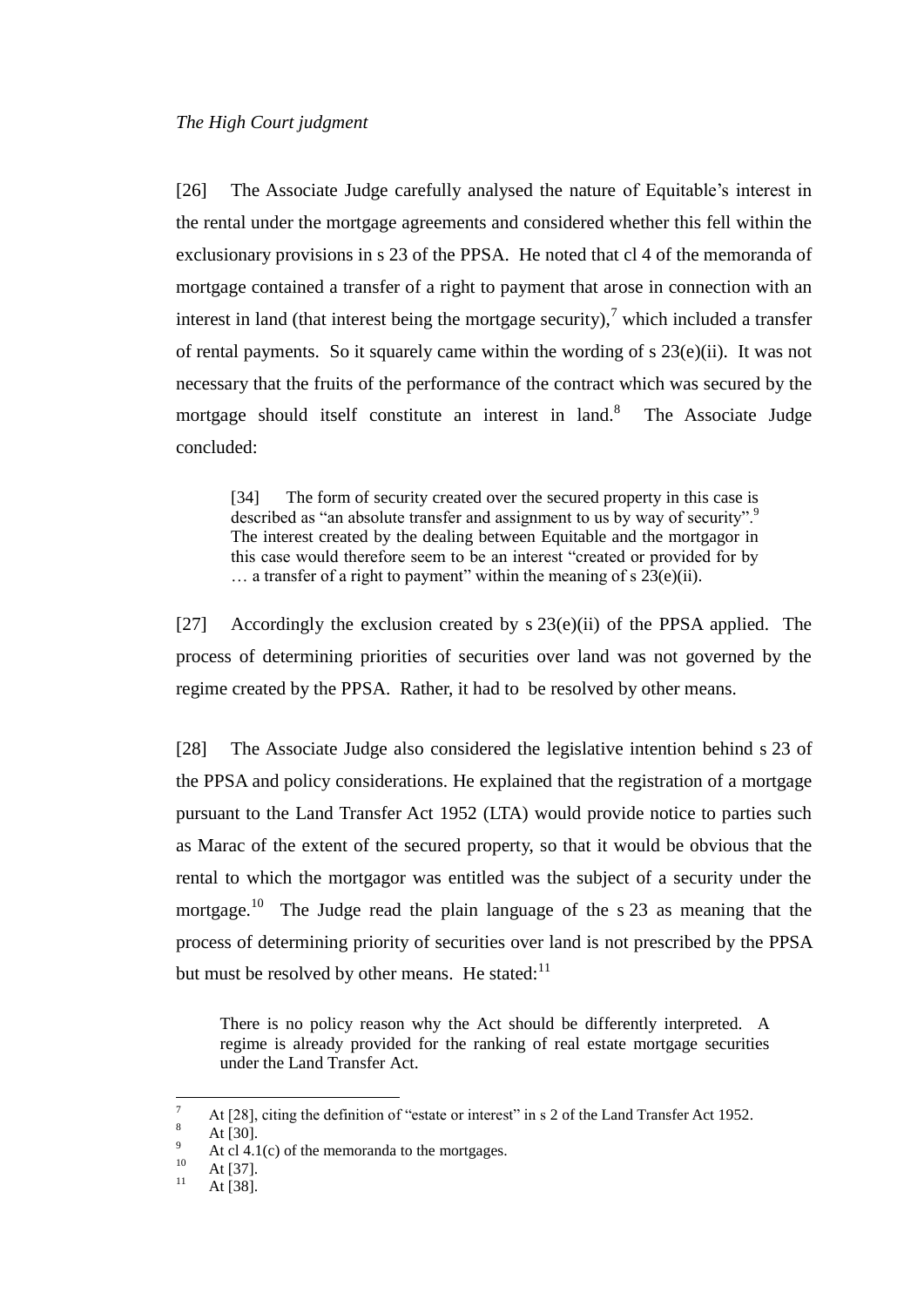[29] The Associate Judge agreed with the submission by Equitable that it would produce inconvenience and uncertainty if the rules relating to the relative priorities of mortgages over land had to be sought in not one statute but two. He concluded that in the context of this case, the question of who had the prior claim to the rental payments under the leases was to be determined in the same way that any other contest as to priority between mortgages would be – under the LTA.<sup>12</sup>

[30] It followed that Marac's application for summary judgment was dismissed.

## **First issue – our evaluation**

<span id="page-10-0"></span>[31] We consider that the Associate Judge was correct on the question of whether the PPSA applied in this case – essentially for the reasons he gave. We will however deal with the detailed arguments advanced on appeal for Marac by Mr Tingey. The starting point is cl 4.1(c) of the memoranda of mortgage, which provides:

The security created by this mortgage operates and takes effect as: … an absolute transfer and assignment to us by way of security of all your rights, title, entitlements and interests (present and future, legal and equitable) in and to the Assigned Property; …

[32] The question is whether this clause comes within the exclusionary ambit of s  $23(e)(ii)$  of the PPSA dealing with an interest created or provided by "a transfer of a right to payment that arises in connection with an interest in land, including a transfer of rental payments payable under a lease of or licence to occupy land". Mr Tingey invited us to read the provisions of s 23 narrowly and require that any "transfer" has to be an absolute one before the exclusionary effect can occur.<sup>13</sup>

[33] Elaborating, Mr Tingey submitted that s  $23(e)(ii)$  does not apply as there is no "transfer" within the meaning of the provision where the mortgagee fails to take possession of the property but instead appoints a receiver, who acts as the mortgagor's agent, to collect rent. Under the LTA, a mortgagee no longer has a statutory right to collect rent; rather, the right to receive rent is a contractual one. Here, Equitable took an assignment of rent under both the memoranda of mortgage

 $12$  $12$  At [40].

The parties accepted that  $s 23(e)(i)$  did not apply because rental payable under a lease is not, itself, an interest in land.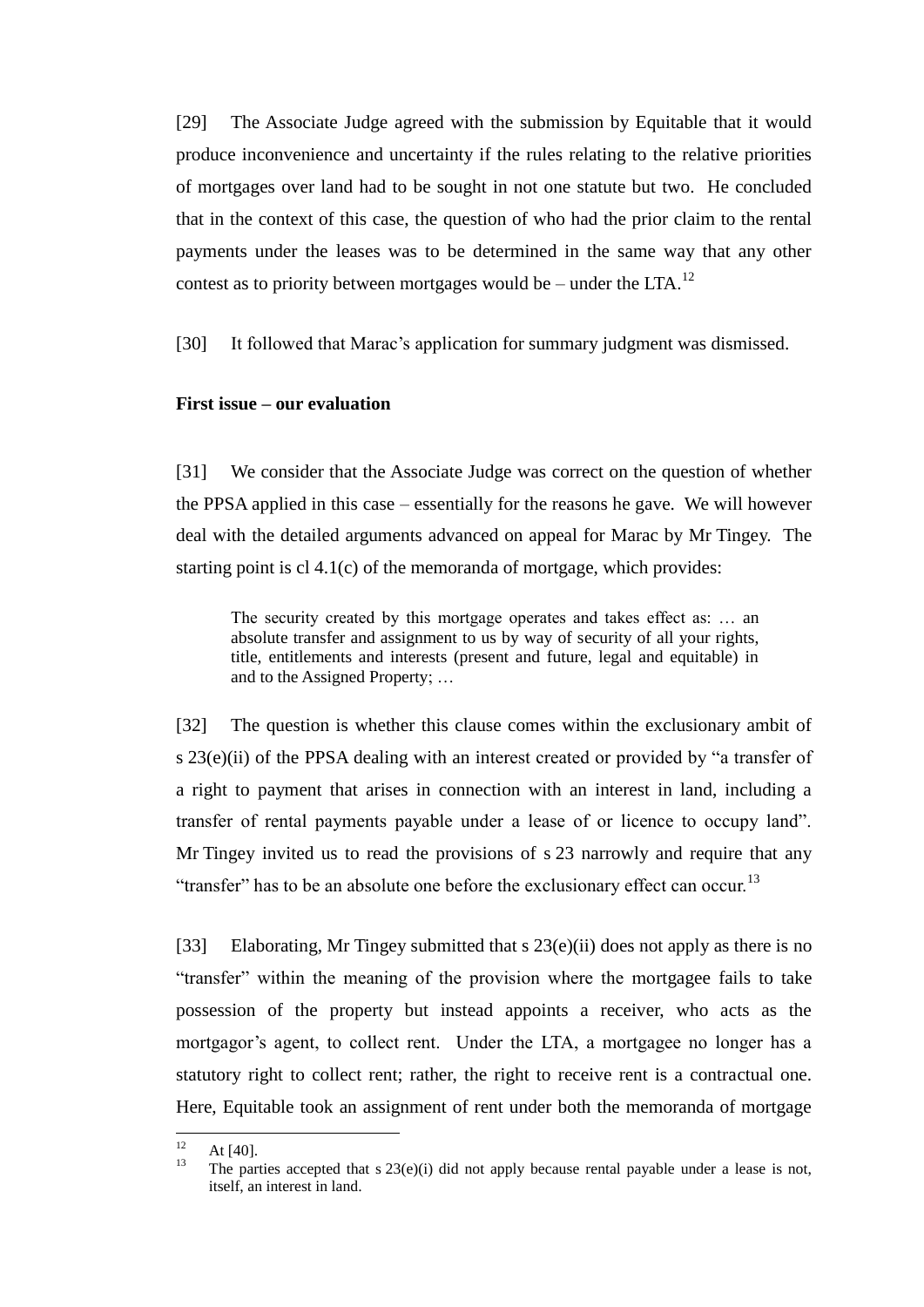and GSA of 2009. The fact that Equitable appointed Mr Greer as a receiver rather than proceeding under s 119 of the PLA  $2007<sup>14</sup>$  shows that, when Equitable acted to collect the rent, it was not relying upon its mortgage. Rather, it was relying upon the GSA, a document which comes within the scope of the PPSA and is subordinate to Marac's security interest under the statutory priority rule in s  $66(b)(i)$ .

[34] Mr Tingey accepted that, if Equitable had in fact taken possession under s 137 of the PLA 2007, it would be likely to have priority to any rental collected over a PPSA-registered security interest. This is because there would have been a transfer of the rental income that satisfied  $s$  23(e)(ii) – once the tenants were paying the rental to Equitable directly, the assignment would have been perfected. In other words s 23(e)(ii) only applies where there is a legal, not an equitable, assignment and where the assignment has been made absolute.

[35] Mr Tingey further argued that whether s 23 of the PPSA applied depended upon what contractual rights are relied upon by the creditor. Here the deed appointing Mr Greer as receiver shows clearly that Equitable was relying upon its right to the rent under the GSA rather than the memoranda of mortgage. Clause 1 of the deed of appointment states that the security holder appoints the receiver pursuant to powers granted by the mortgage and "at law", which refers to the deed of assignment of the leases which was undertaken during the 2009 refinancing. Mr Tingey submitted it was significant that the appointment of the receiver was not just an appointment under the mortgage, and could not have been because the notice given under the PLA 2007 had not expired.

[36] We do not accept these submissions. We are satisfied that Equitable's interest in the rental was excluded from the PPSA by the operation of  $s$  23(e)(ii). For present purposes there is no distinction between the terms "transfer" and "assignment" used in the operative clause.

[37] Second, the assignment of the rent in cl 4.1(c) was an absolute assignment even though it was part of the security for the mortgage transactions. The

 $14$ As the affidavit of Mr Gooby confirms, although Equitable issued and served a notice under s 119, it entered possession without waiting for the expiry of the notice.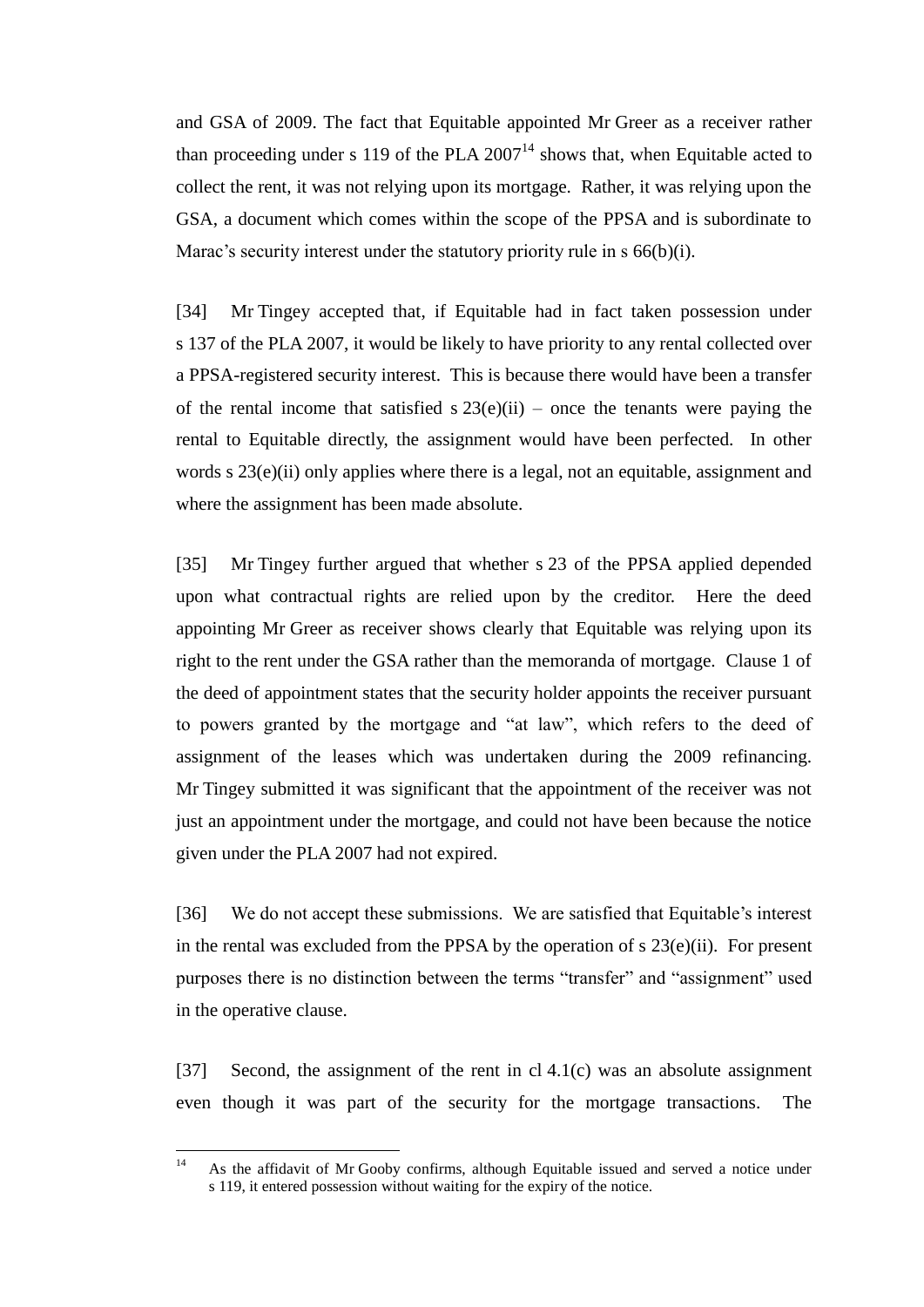memoranda of mortgage expressly described the assignment of rent as "absolute". Moreover the assignment was not conditional, a further factor pointing to its absolute character. We agree with the submission of Mr Stewart QC, for Equitable, that an absolute assignment can be a security if it allows for reassignment or redemption when the debt is repaid.<sup>15</sup> Here the memoranda of mortgage provided for reassignment of the rental upon repayment.<sup>16</sup>

[38] We do not accept that s  $23(e)(ii)$  should be narrowly construed. There is no pressing policy reason for so doing. If effect is given to the plain meaning of the words, all elements of the provision, including the existence of a "transfer" are satisfied. We have no doubt that the right to payment of the rental arose "in connection with an interest in land".

[39] What then of the point that Equitable did not receive the rent directly but appointed a receiver? And did it matter that Equitable did not wait until the notice it had given Petherick under s 119 of the PLA 2007 had expired?

[40] To deal with these questions, it is necessary to consider further the terms of the mortgages. While cl  $4.1(c)$  transferred absolutely the right to collect the rental to Equitable, Petherick still enjoyed a right to use the rent generated by the two properties. This was by virtue of the express licence relating to rentals (or "Earnings") found at cl 5.1 of the mortgage, which provides:

**5.1 Dealings with Assigned Property:** Notwithstanding the assignment of the Assigned Property to us pursuant to clause 4.1(c), you may continue to receive the Earnings and to exercise the Monetary Rights and the Lease Rights:

(a) so long as:

(i) Earnings are applied for the purposes and in the priority order specified, required and permitted under clauses 5.2 and 5.3;

(ii) you pay, perform and comply with your obligations to us under the Facility Terms;

(iii) you observe and comply with your undertakings, and the restrictions and requirements, specified in this mortgage; and

<sup>15</sup> <sup>15</sup> *Gibbston Valley Estate Ltd v Owen* (1999) 4 NZ ConvC 193,024 (CA) at [19] and *Re Universal Management Ltd* [1983] NZLR 462 (CA) at 470.

 $^{16}$  See cls 5.11 to 5.13.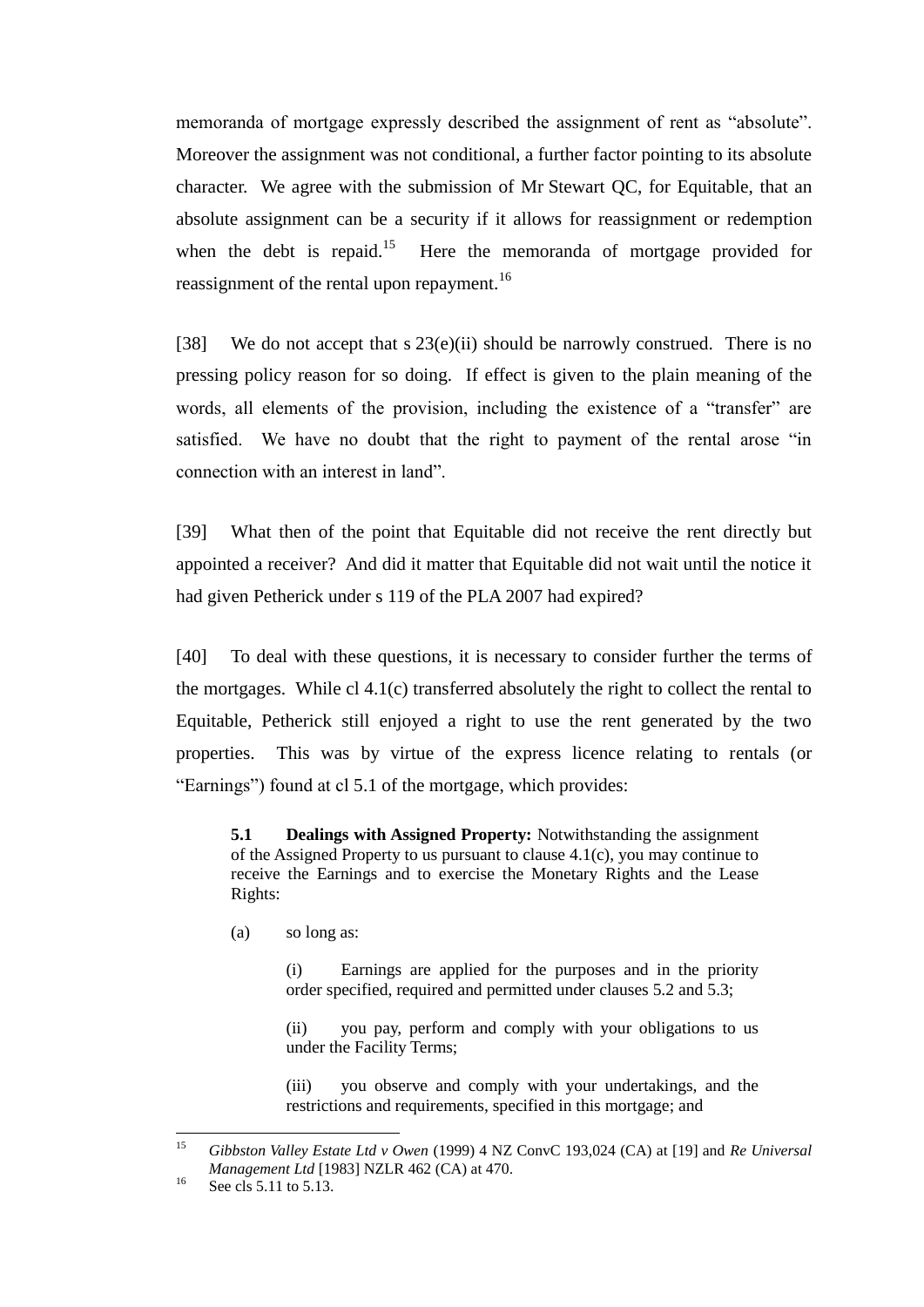(iv) no Default Event occurs or arises; and

(b) until and unless notice of assignment of the Assigned Property is given to the relevant Obligors in accordance with clause 5.7.

[41] The term "Earnings" is defined as: $17$ 

… all rent and other moneys whatsoever and whensoever payable to you or to which you are or become entitled to receive now and from time to time and at any time in the future under, pursuant to or in connection with each Lease, and includes the Monetary Rights under, pursuant to or in connection with each Lease.

[42] The scope and terms of the express licence are spelled out in cl 5.1. Importantly the licence is conditional on no "Default Event" occurring.<sup>18</sup> The order of application of the Earnings is governed by cl 5.2 and the application of surplus Earnings dealt with in cl 5.3. The assignment remained valid notwithstanding the fact that the mortgagee gave the mortgagor a licence to collect the rent. Furthermore, once breach or a Default Event occured, the licence is revoked. Additionally, payment of the rent by the receiver to Equitable, following breach or the occurrence of a Default Event, does not affect the absolute assignment.

[43] Mr Stewart submitted that, where Petherick breached its contractual obligations under the mortgages, Equitable could enforce the assignment by revoking the licence. This could occur in one of three possible ways. First Equitable as mortgagee could go into possession of the property by complying with the requirements of the PLA 2007. Alternatively, Equitable could require the mortgagor to pay the rentals to it,  $19$  or it could appoint a receiver of income as agent of Equitable as mortgagor. This is in substance the same as asking the mortgagor to pay the rentals to the mortgagee. But Mr Stewart submitted it is incorrect to suggest that the mortgagee must enter into possession of the property in order to obtain the rent. Neither is it necessary to serve a s 119 notice (and wait until the notice period has expired) before proceeding.

 $17$  $\frac{17}{18}$  Clause 1.3.

<sup>&</sup>lt;sup>18</sup> Clause 5.1(a)(iv).

Under s 137 of the Property Law Act (PLA) 2007 such requirement does not involve going into possession of the mortgaged land.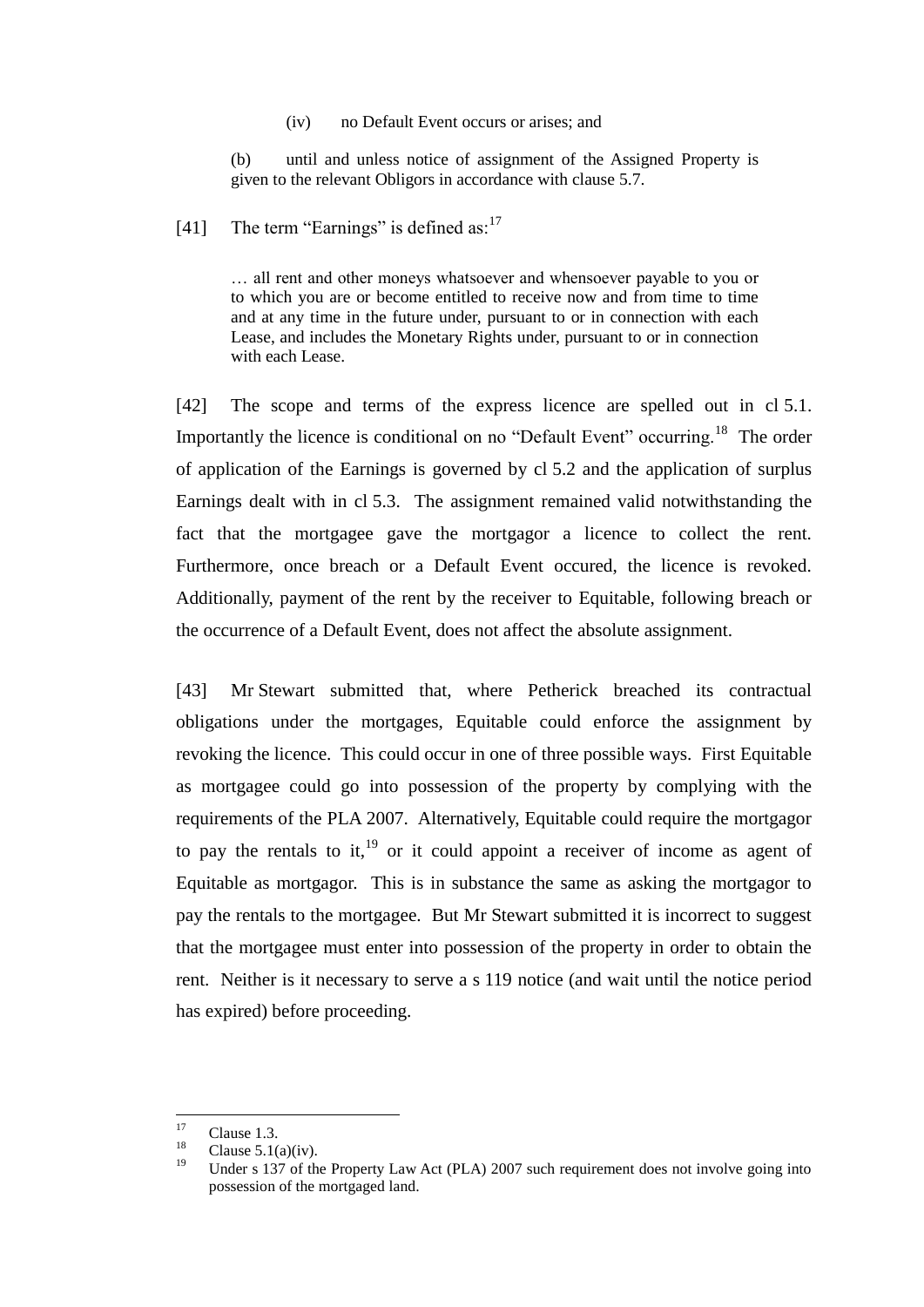[44] With respect to the licence to collect the rent enjoyed by Petherick, Mr Stewart submitted that this was revoked when Marac appointed its receivers. This constituted a "Default Event" under cl  $11.1(i)$  of the mortgage meaning that, under cl 5.1(a)(iv), Petherick's right to receive the rent came to an end. Alternatively, the licence was revoked by the appointment of Mr Greer as Equitable's receiver or, at the very latest, when Mr Greer agreed with Marac's receivers that he would collect the rental from the date of his appointment. From the moment of default, Equitable was entitled to require Petherick or any agent of Petherick who was receiving the rental (including Marac's receiver) to account to Equitable for the rental.

[45] We agree with the analysis advanced by Mr Stewart. It matters not that Equitable did not receive the rent directly but appointed a receiver. The express licence by which Petherick retained its ability to collect the rent was brought to an end by operation of cl 5.1(a) of the mortgages. Equitable took steps to intervene to ensure that it received the rental that had been assigned to it by Petherick under the mortgages. It was not necessary that Equitable enter into possession. That was not a requirement of the mortgage or the law. It follows that the fact that Equitable did not wait until the expiry of the s 119 notice given to Petherick did not affect its rights to receive the rent following its assertion of its priority over Marac.

[46] In our evaluation of the exclusionary impact of s  $23(e)(ii)$  we have relied upon the plain words of the provision and its application to the facts of the case. That s 23 has the effect of excluding the provisions of the mortgage from the PPSA is also consistent with the legislative policy behind s 23. A Law Commission report published in 1989 contained a draft of the proposed PPSA.<sup>20</sup> One of the categories of security interests excluded from the scope of the PPSA was "a transfer of a right to payment that arises in connection with an interest in land, including a transfer of rental payments payable under a lease of or licence to occupy land unless the right to payment is evidenced by a security"  $(s 4(5)(b)(ix)$  of the draft). This is near identical wording to s  $23(e)(ii)$ .

<sup>20</sup> Law Commission *A Personal Property Securities Act for New Zealand* (NZLC R8, 1989).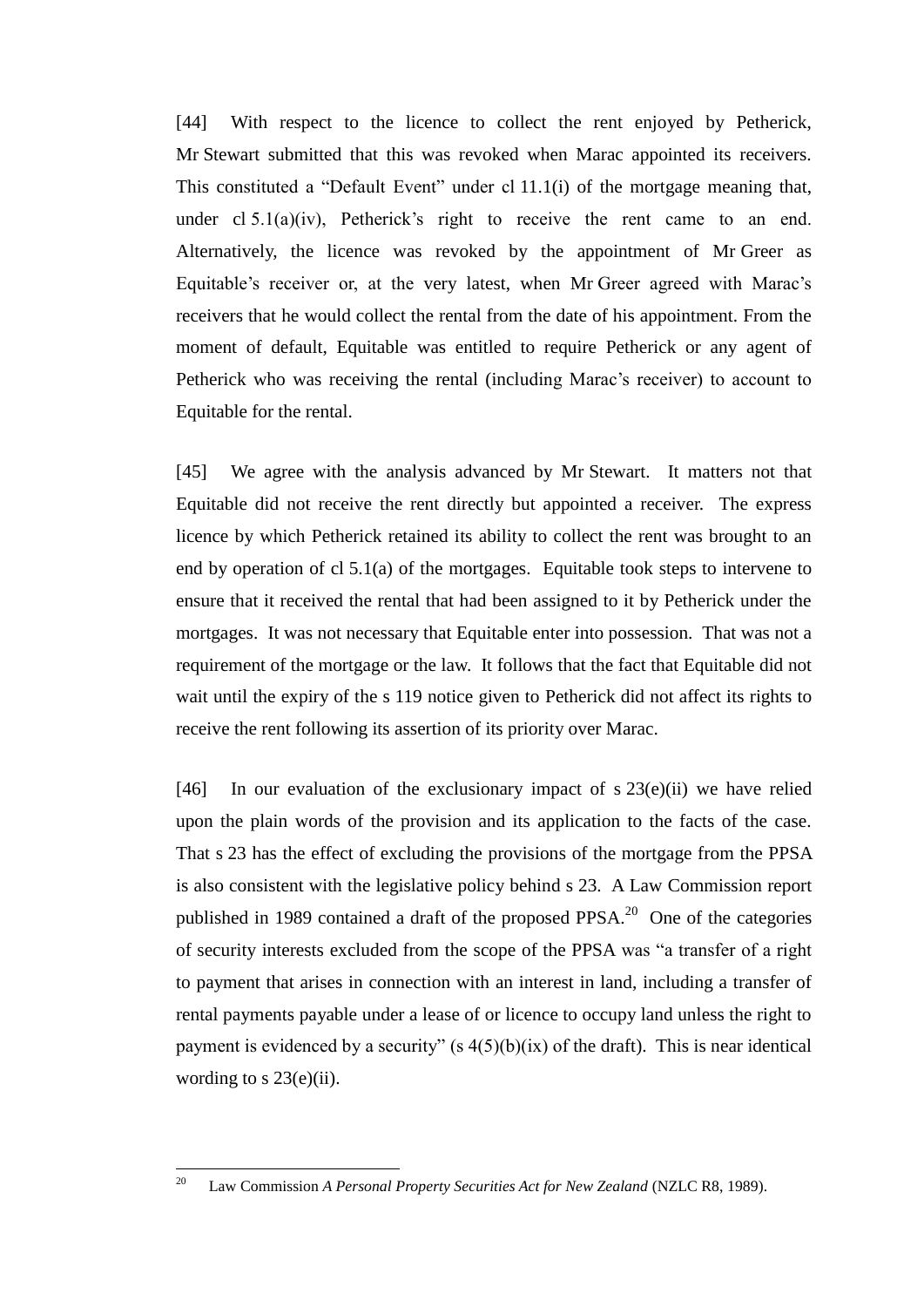[47] In its commentary, the Law Commission stated that the exclusionary provisions in the draft legislation fell into two categories, the first of which was security interests adequately regulated elsewhere. $^{21}$  It gave as an example mortgages of land and transfer of mortgages, which were regulated by the PLA 1952. The other category of exclusionary provisions covered transactions relating to transfers which are seldom associated with commercial financing transactions. The Law Commission explained: $22$ 

The only excluded transactions which arguably intersect with commercial financing are those anticipated by subsection  $(5)(b)(ix)$  insofar as it applies to a *transfer of rental payments or the transfer of a promissory note secured by a real property mortgage*. In the absence of the exclusion, those transfers would qualify as the transfer of an account, instrument or intangible and be subject to regulation under the statute. Under subsection  $(5)(b)(ix)$ , the statute applies to such transfers only where evidenced by a security. This will be the case, for example, where rentals and mortgage payments are charged as security for debenture stock.

(Emphasis added.)

[48] The Law Commission's focus was on excluding certain types of "transactions", rather than "interests". It considered that many of the transactions" discussed were "adequately regulated elsewhere".<sup>23</sup> This is a clear indication of what the Commission saw as the scope of the proposed exclusion. Such comments from the Law Commission report also show that the proposed exceptions to the PPSA are not as narrow as counsel for Marac contended. The Law Commission envisaged that the exception would be for a transaction and that the parties would be able to determine whether the transaction was an exception or not at the time the transaction was entered into, so that they could decide whether to register the PPSA or not. The interpretation proposed by Marac would make it impossible for parties to do this, and they would only know whether the exception applied when they saw how the mortgagee enforced its rights. This makes Marac's submission completely impractical. We note that there is no other exception in s 23 where it is necessary to wait and see how the respective parties enforce their rights before deciding whether the exception applies or not. There is no reason to believe that this should be the case in relation to s 23(e).

 $21\,$  $\frac{21}{22}$  At 103.

 $\frac{22}{23}$  At 103.

At 103.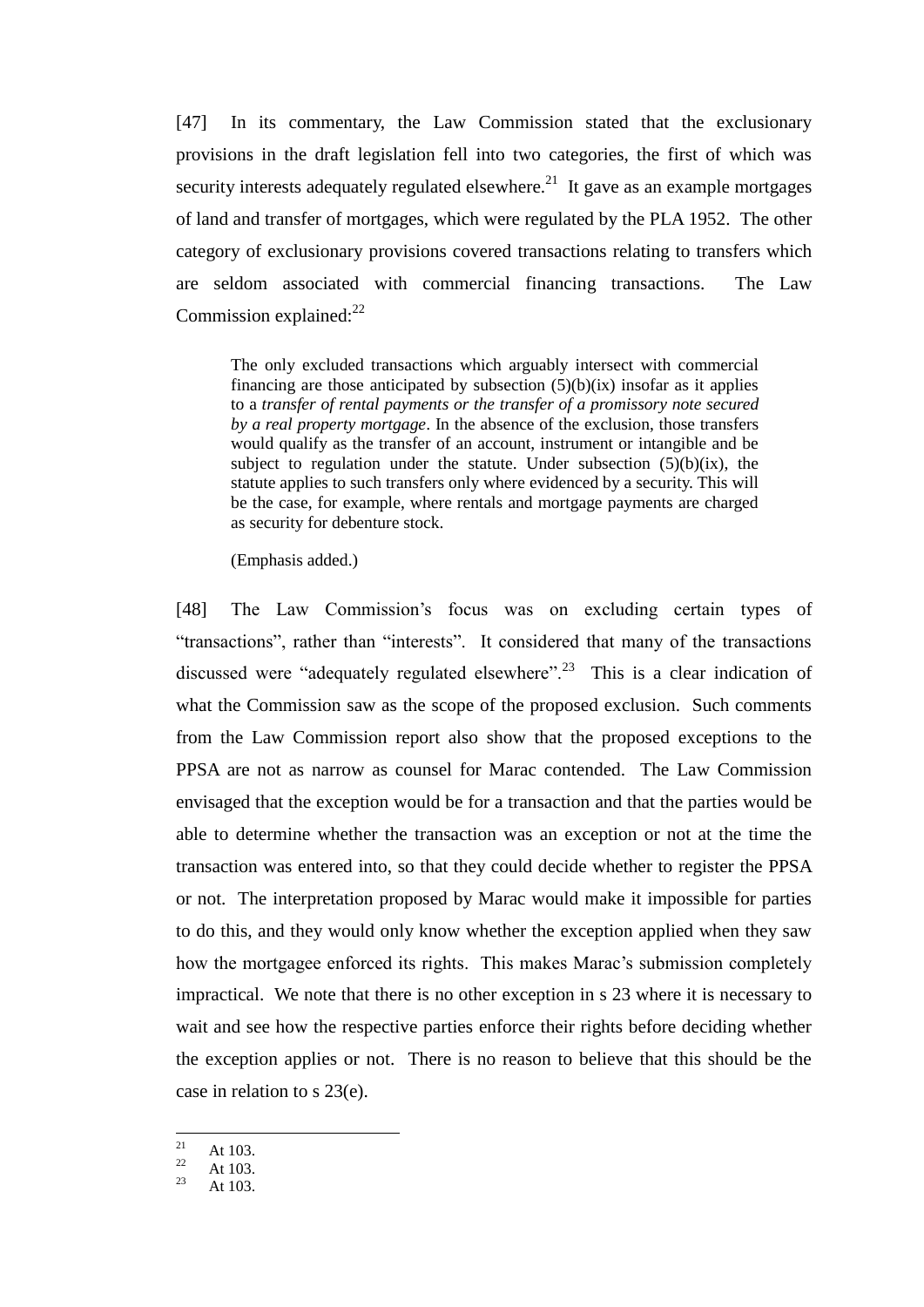[49] There are also Canadian authorities dealing with comparable PPSA legislation that counsel for Equitable referred to. None of these cases is directly on point but they do suggest that the mortgage transaction as a whole is to be kept outside of the PPSA regime. For example, in *Re Urman*<sup>24</sup> the mortgage of a mortgagee's interest in land, which included the right to receive mortgage money, was held not to be personal property for the purposes of the PPSA as, relying on English authority:<sup>25</sup> "a mortgage debt is not to be separated from the land in which it is secured for the purpose of determining priority between competing assignees".<sup>26</sup> This was despite the court's acknowledgement that, in equity, the right to receive payments under a mortgage was personal property.<sup>27</sup>

[50] To sum up on the first issue, we reject the arguments for Marac that the absolute transfer by way of security of Petherick's interest in the rent was not excluded by s 23(e)(ii) of the PPSA. Such a proposition is supported neither by the plain words of the provision nor by policy. With respect to the latter, we consider that there is sense in giving the land mortgagee the better right to rents than the personal property mortgagee. The ability of a mortgagee to get the rent in the event of a default by the mortgagor is an important aspect of the funding of tenanted properties. If the land mortgagee does not have a first ranking PPSA security interest it will have to enter into a complex priority arrangement with the prior PPSA security interest holder. All that adds complexity to the transaction which, in turn, may lead to an increased cost of funds for the debtor.

[51] We are satisfied that, where the right to rental passes from the mortgagor to a mortgagee as a result of a mortgage agreement, that should be a transfer for the purposes of s 23(e)(ii). To do otherwise would be to dissect unnecessarily constituent parts of the mortgage and subject them to different statutory regimes. This result is not affected in this case by the fact that Equitable as mortgagor did not enter into possession.

<sup>24</sup> <sup>24</sup> *Re Urman* (1983) 3 DLR (4th) 631 (ONCA).

<sup>25</sup> *Taylor v London and County Banking Co* (1901) 2 Ch 231.

 $\frac{26}{27}$  *Re Urman* at 636.

<sup>27</sup> Counsel also cited two other Canadian authorities that consider the policy behind Canadian PPSA legislation: *United Dominions Investments Ltd v Morguard Trust Company* [1986] 1 WWR 78 (SKCA) and *Bank of Montreal v Enchant Resources Ltd* (1999) 182 DLR (4th) 640 (ABCA).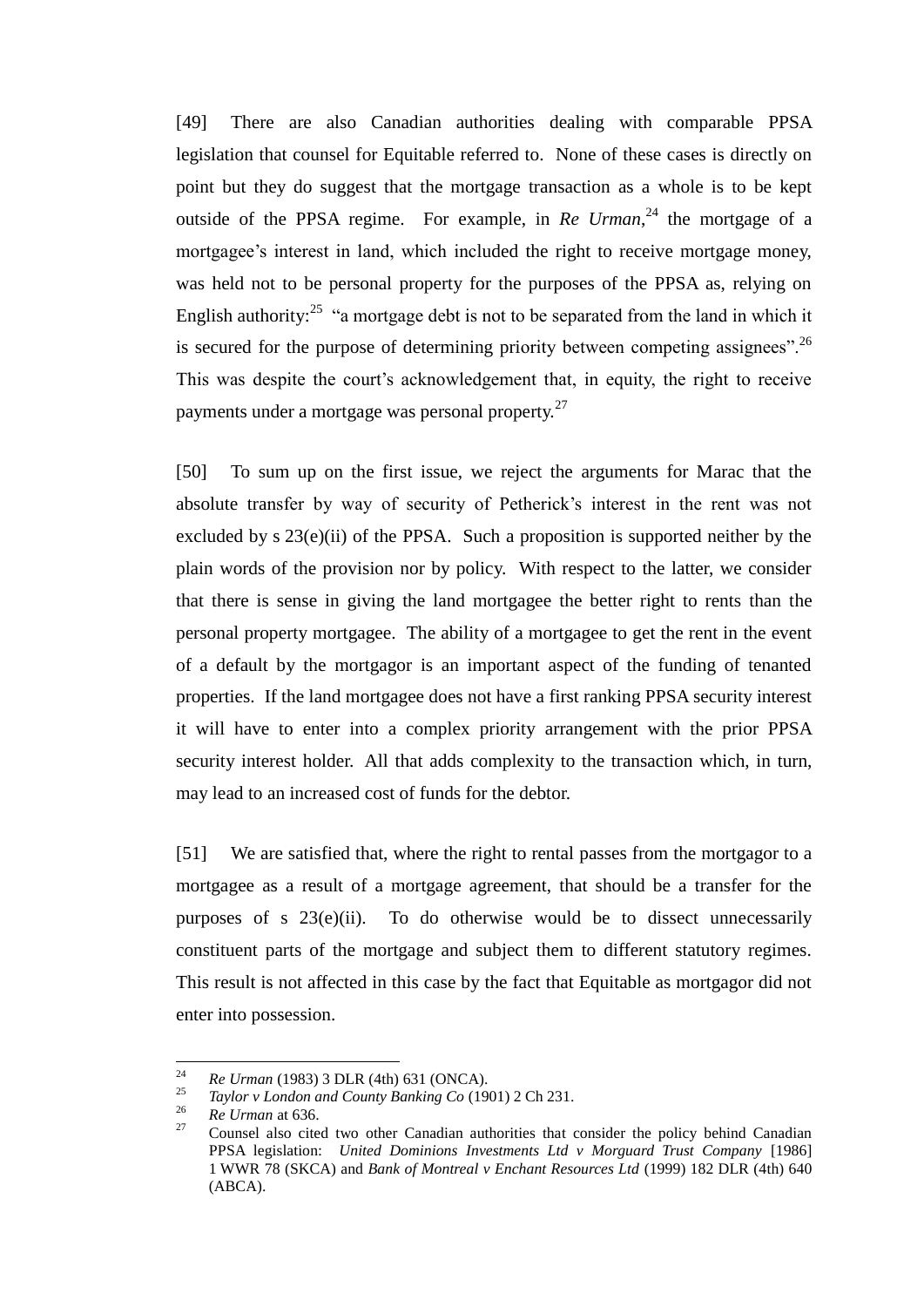[52] For the sake of completeness, we refer briefly to a new argument that Equitable raised in the course of the appeal. $^{28}$  It was based on the notion of debtor initiated payments under s 95 of the PPSA. Equitable contended that, even if Marac were correct that the PPSA applies, Equitable would still gain priority to the rental as the payments to Equitable by its receiver Mr Greer had the effect of extinguishing Marac's security interest under s 95. Given our clear conclusions on the first ground, we see no need to deal with this further issue.<sup>29</sup>

[53] Accordingly Marac's first ground of appeal fails.

### **Second issue – if the PPSA does not apply**

### *The parties' positions*

<span id="page-17-0"></span>[54] Given our conclusion that the PPSA does not apply, it is necessary to determine the priority of the respective security interests of Marac and Equitable under the relevant statutory provisions dealing with interests in land and at common law.<sup>30</sup> Mr Tingey on behalf of Marac submitted that the pre-PPSA position was that the right of a prior mortgagee to rentals where a receiver had been appointed depended on the date that the mortgagee had gone into possession or appointed a receiver. It was not based on priority of charges, as the English case of *Preston v Tunbridge Wells Opera House Ltd* showed. <sup>31</sup> The person who appointed a receiver first was entitled to the rentals and that right was only lost if the other party had a superior interest and went into possession.

<sup>28</sup> <sup>28</sup> The point was not raised by Equitable in the High Court and was not mentioned in the memorandum supporting the judgment on additional grounds.

<sup>&</sup>lt;sup>29</sup> Equitable also sought to argue that it had changed its position in reliance on the action of Marac's receiver in conceding that Mr Greer had a better right to the rent and had not therefore taken steps to enter into possession, which would have secured its position on the argument raised by Marac. Again, given our findings on the effect of s 23, we advised the parties that we did not need to deal with this argument.

 $30$  The Associate Judge did not deal with this issue (which counsel now agree is critical) as he noted that counsel were agreed that an answer to the substantive issue (presumably whether the PPSA applied or not) would resolve the issue of Marac's claim: at [41].

<sup>31</sup> *Preston v Tunbridge Wells Opera House Ltd* [1903] 2 Ch 323 at 325.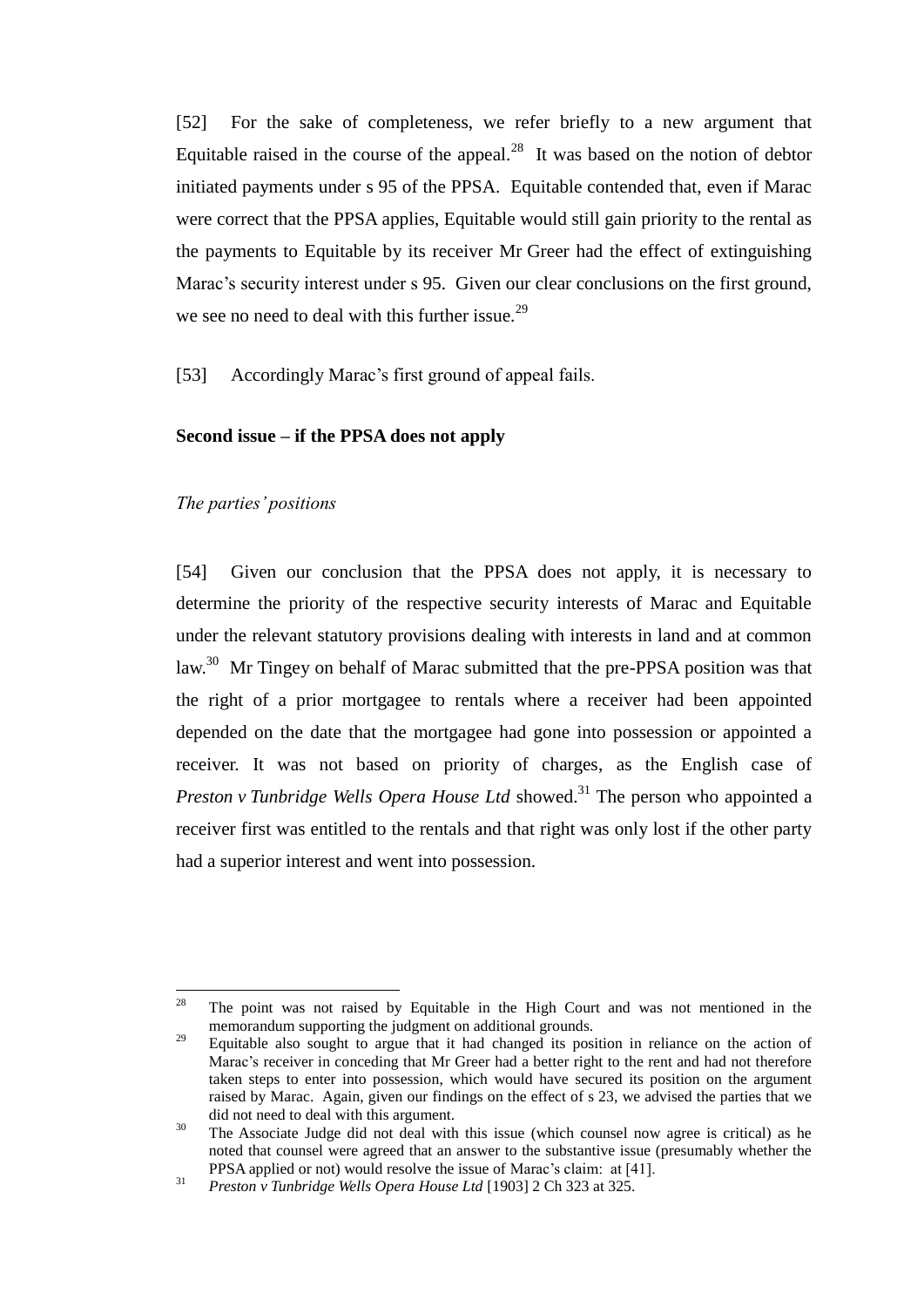[55] Mr Tingey also relied on two further English cases of *Re Metropolitan*<sup>32</sup> and *Re Belbridge*<sup>33</sup> to show that a receiver's right to the rental is not ousted by a superior creditor unless the superior creditor goes into possession. As noted, Equitable did not go into possession of the properties at any time before they were sold by mortgagee sale. Thus Mr Tingey submitted that Marac, having appointed a receiver first, has the right to the rentals as Equitable elected not to go into possession.

[56] Mr Stewart contended that Equitable is entitled to the rent as its mortgage ranked ahead of that of Marac. In particular, it is not necessary for the superior creditor to go into possession in order to oust the receiver of the lower ranking creditor. Entry into possession was not required either under the rights inherent in each mortgage, or under the express assignments. With respect to the express assignments of the rent, while the mortgagee enjoyed a licence to collect the rent, possession (as already discussed at [40]–[45] above) was not required to revoke that licence.

[57] With regard to the entitlement to rental inherent in each mortgage, Mr Stewart argued that under the common law, a mortgagee granted a licence to the mortgagor to receive rental from the land. It is only when a mortgagee revokes that licence by enforcing its security – by either taking possession or appointing a receiver – that it can enforce its right to rental. The cases relied upon by Mr Tingey, particularly *Preston* and *Re Belbridge*, in fact support the proposition that the first mortgagee has a better right to the rental from the moment it enforces its mortgage. In the present case, Petherick's ability to deal with rents was revoked by the appointment of Mr Greer. By that appointment, Petherick's "undisputed possession" of the land and its right to the rent came to an end.

### *The cases – more detail*

<span id="page-18-0"></span>[58] In *Preston v Tunbridge Wells Opera House Ltd* the second mortgagees applied to the court for the appointment of a receiver of rents. The application was successful, and the tenants of the land were ordered to pay their rent to the receiver.

<sup>32</sup> <sup>32</sup> *Re Metropolitan Estates Ltd* [1912] 2 Ch 497.

<sup>33</sup> *Re Belbridge Property Trust Ltd* [1941] 1 Ch 304.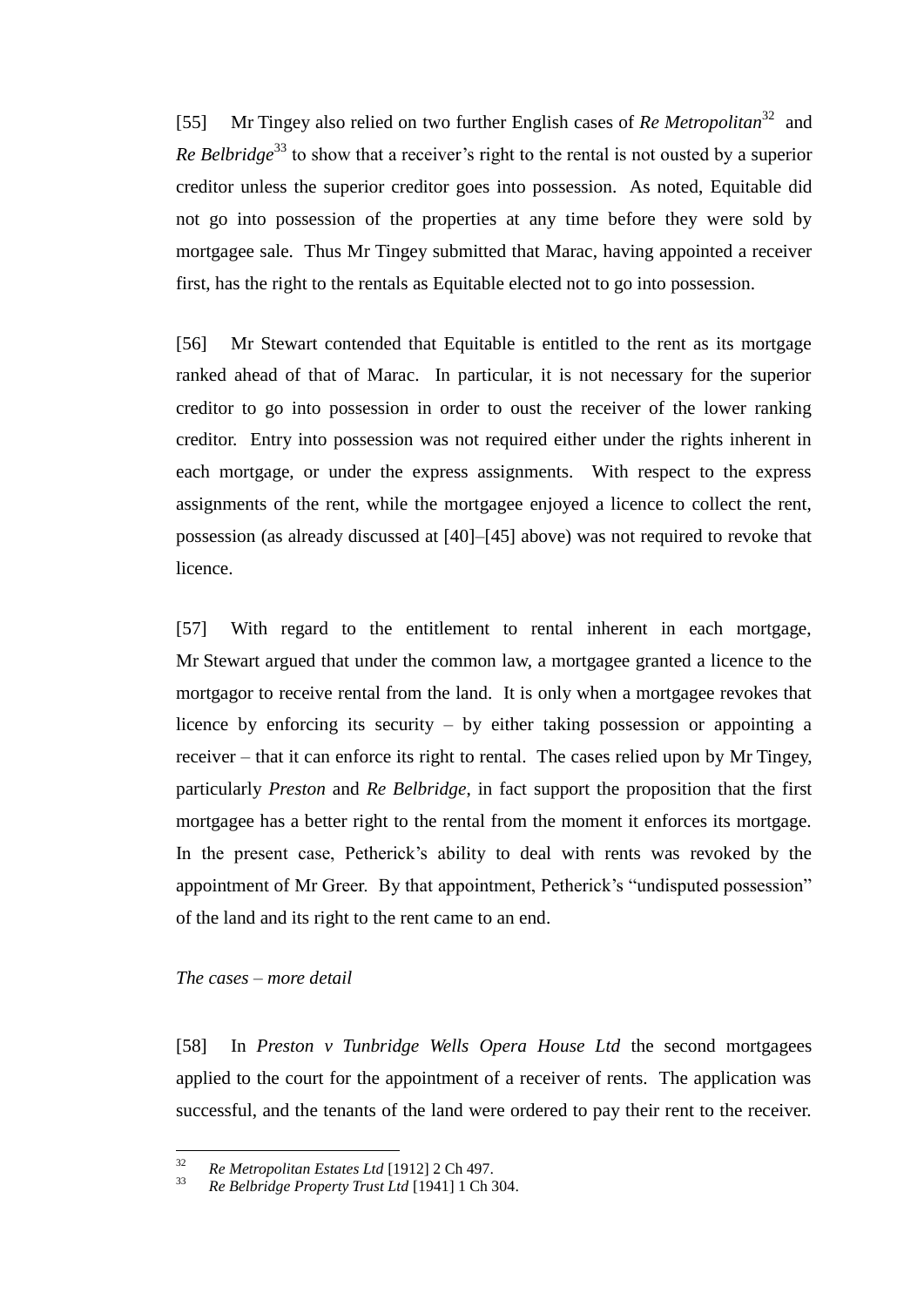The first mortgagee later applied to the Court for an order discharging the receiver or, alternatively, to be let into possession of unlet premises and receipt of the rents from those that were let. The issue before Farwell J was whether the first mortgagee was entitled to the rent from the time the receiver appointed by the second mortgagee was discharged, or from the earlier date of the service of his notice of motion. The Judge stated: $34$ 

... in [*Thomas v Brigstocke*<sup>35</sup>] the Master of the Rolls (Sir John Leach) in giving judgment says that a mortgagee may be considered to be in possession "from the time of the discharge of the receiver, or perhaps from the time when his application was first made for that discharge." In my opinion the latter date mentioned by the Master of the Rolls is the correct one. It is due to the exigencies of the business of the Courts that an application cannot be heard the moment it is made, and I think the first mortgagee should not be made to suffer from the necessary delay arising from this cause.

[59] Later, the Judge said: "I am of the opinion that the first mortgagee, from the date of the service of his notice of motion, must be treated as having been in possession of the mortgaged property".<sup>36</sup> The first-ranking mortgagee was therefore entitled to the rents and profits which from that date came into the hands of the receiver.

[60] The focus of the case was thus on the time from which the first mortgagee's entitlement to rent arose. The Judge assumed, without full discussion, that entry into possession was necessary. There is no suggestion in the judgment that an application for possession was the only way to oust the court appointed receiver. The case was different from the present because the first mortgagee in *Preston* was not seeking to appoint a receiver or receiver of income. Rather, the first mortgagee was seeking possession of the mortgaged property including the unlet premises.<sup>37</sup> As there was already a court appointed receiver of income, the first mortgagee would have needed a court order displacing that receiver.

<sup>34</sup>  $\frac{34}{35}$  At 325.

<sup>&</sup>lt;sup>35</sup> *Thomas v Brigstocke* (1827) 4 Russ 64 (Ch).

 $\frac{36}{37}$  At 325.

<sup>37</sup> No doubt this was why appointment of a receiver was insufficient for the first mortgagee's purposes.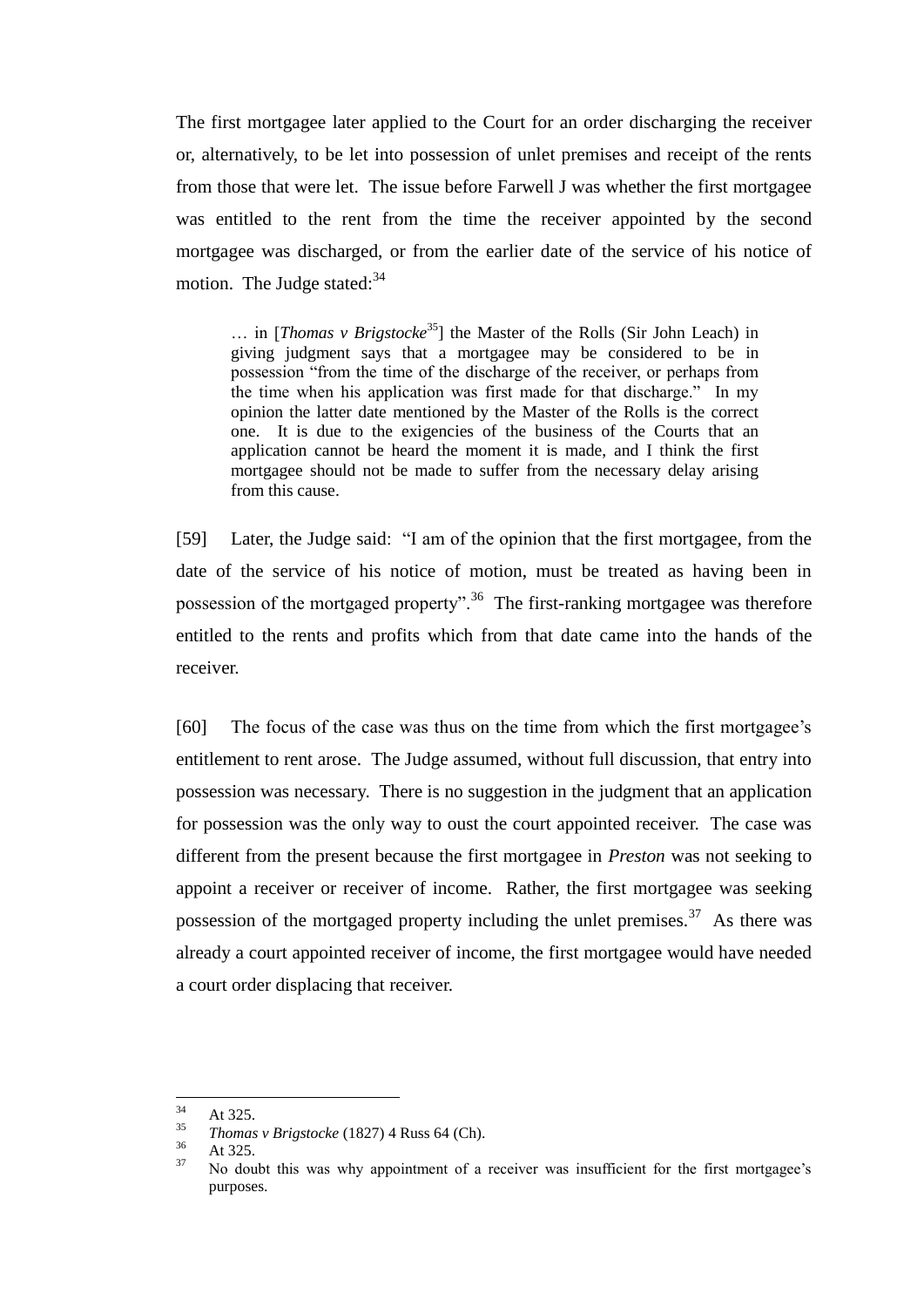[61] In *Re Metropolitan* the first mortgagee appointed a receiver (one Philips) but did not give immediate notice to tenants. The next day, the court, on the application of a debenture holder, appointed a further receiver, who gave immediate notice to the tenants and demanded payment of rents. A week later the first mortgagee gave the court-appointed receiver and tenants notice of Philips' appointment and instructed the tenants to pay rent to Philips. The first mortgagee applied to the court (on 27 February 1912) for a possession order and was successful, the order for possession being made on 1 March. The issue to be determined was from what date the first mortgagee was entitled to the rent.

[62] Swinfen Eady J stated:<sup>38</sup>

It is well settled that until a mortgagee takes possession by himself or a receiver the mortgagor is in undisputed possession of the property and the rents. If a puisne incumbrancer enters into possession or receipt of the rents, the mortgagor's possession is displaced and the puisne incumbrancer can receive the rents without accounting to any prior incumbrancer until that prior incumbrancer intervenes. When he intervenes he displaces the puisne incumbrancer, but until that intervention the puisne incumbrancer is entitled to remain in possession of the rents. The law is clear and undisputed.

[63] The Judge decided, relying on *Thomas v Brigstocke* and *Preston*, that the holder of the first mortgages were entitled to the rents from 27 February, when the notice of motion was served.<sup>39</sup> On the question of timing, Swinfen Eady J observed:<sup>40</sup>

It is clear, however, that, notwithstanding the order appointing Whitehill [the court-appointed receiver], the first mortgagees were not entitled to come in and displace him. It is true they could not do this vi et armis or without coming to the Court. But they had only to signify their desire of obtaining possession by an application to the Court, and this application they could make by serving a notice of motion on which an order for possession would be made.

[64] The Judge later commented that, if a prior mortgagee was apprehensive of his position, he should at once take proper steps to obtain possession for himself, as any mortgagee was entitled to intervene and take the rents unless a prior mortgagee had

<sup>38</sup>  $\frac{38}{39}$  At 501.

 $\frac{39}{40}$  At 502.

At  $502.$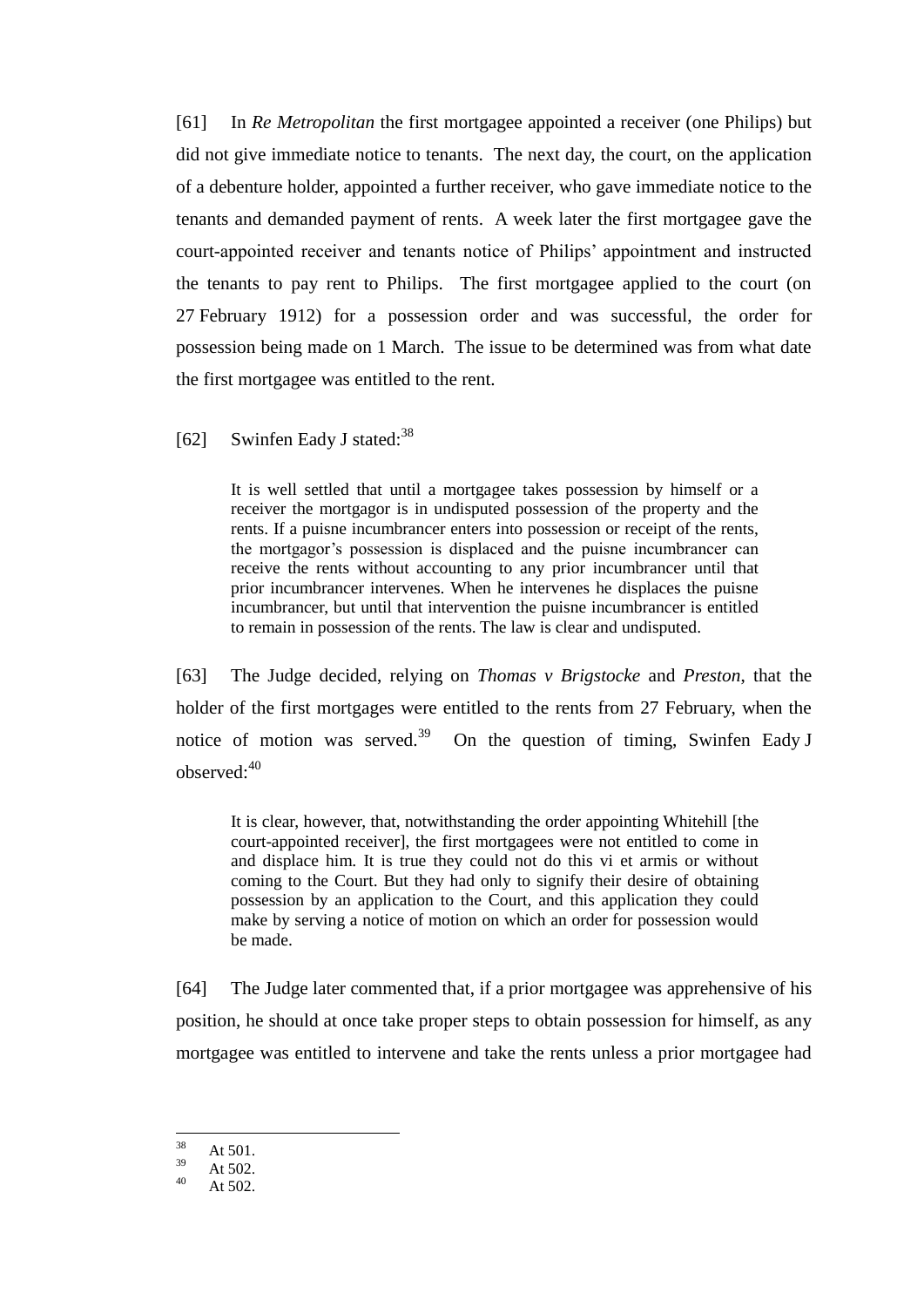already done so.<sup>41</sup> The Judge also quoted from *Thomas v Brigstocke*:<sup>42</sup> "A mortgagee is entitled only to such rents as accrue due to him when he is in possession of the mortgaged premises."

[65] *Re Metropolitan* is distinguishable from the present case in two respects. First the mortgagee's receiver, Philips, did not give notice to the tenants, whereas Mr Greer gave prompt notice of his appointment to the tenants. The other difference is that in *Re Metropolitan*, the first mortgagee was required to go to court to obtain an order to oust the second mortgagee's receiver, as this receiver had been courtappointed. Swinfen Eady J was explicit in stating that the first mortgagee needed to go to court to displace the second mortgagee's receiver. There is clear emphasis in the judgment upon need of the first mortgagee to apply for possession in order to effect displacement.

[66] The third English case is *Re Belbridge*. It concerned debenture holders who obtained a court order appointing a receiver. The first mortgagee sought leave of the Court (under wartime emergency legislation) to appoint a receiver. This was successful, and a receiver was appointed. The issue before the court was whether the debenture holders' receiver should account for rents as from the date on which the court summons under the emergency legislation was issued by the first mortgagee, or from the date of the present summons. Uthwatt J referred to the case of *Re Metropolitan* and stated:<sup>43</sup>

The rule in that case was stated to be that the first mortgagee was to be entitled to an account as from the date when he served his application for possession, but that rule is based on a wider principle to which, in cases where the proceedings under the Courts (Emergency Powers) Act, 1939, are necessary, effect must be given by treating the whole of the proceedings by which the mortgagee obtains the leave of the Court under that Act as merely part of the machinery by which the mortgagee applies for possession. It follows that the rents must be accounted for from the date [of when the summons under the emergency legislation were first served].

[67] The case has the added complexity of dealing with wartime legislation preventing appointments of receivers without leave of the court. Given that a receiver had been appointed by the debenture holders, a later application by a prior-

 $41$  $41$  At 503.

<sup>&</sup>lt;sup>42</sup> *Thomas v Brigstocke* at 65.<br> $43$   $41306, 307$ 

At 306–307.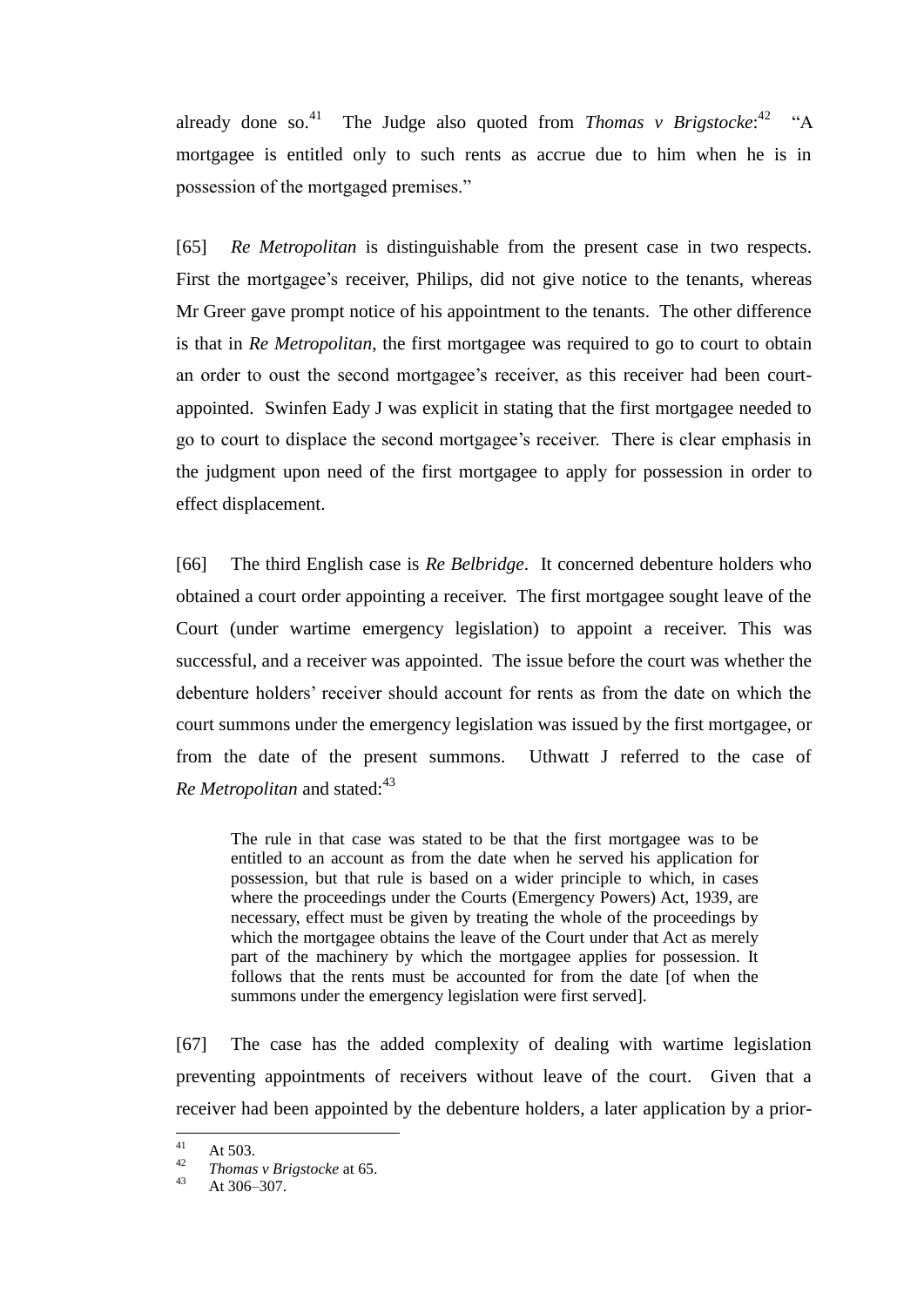ranking mortgagee to appoint a receiver was necessary. And the mortgagee was required to seek leave to do so. But the case supports the proposition that from the moment that the mortgagee applied for leave to appoint a receiver and served its summons, it had the better rights to the rents. It was enough that the prior-ranking creditor appointed a receiver. Possession by the mortgagee was not required in order to usurp the earlier-appointed receiver.

[68] These three cases support two possible ratios. The first is a narrow one, appearing most strongly from *Re Metropolitan*, that the first mortgagee has to displace the receiver by actually going into possession. The second possible ratio is a broader one, drawn from across the three cases but most strongly from *Re Belbridge* and *Preston*. That is that it is sufficient for the first mortgagee to take some action, whether it would enter into possession or to appoint a receiver, to oust the second-ranking creditor's receiver. On balance we prefer the broader approach. Even if we are wrong to do so, each of the cases is, strictly speaking, distinguishable on the facts and not binding on this court.

[69] Three further cases need to be mentioned. Marac relied on *Southpac Custodians Ltd v Bank of New Zealand*<sup>44</sup> as authority for the proposition that a first mortgagee is only entitled to rents once they go into possession. However, that case differs significantly from the present appeal. In *Southpac*, the second mortgagee had appointed a receiver to collect rents. Later, the first mortgagee served notice of default to the mortgagor under the PLA 1952 and, when the notice expired, made a demand for the rent from the receiver. When the receiver's solicitors proved resistant, the first mortgagee commenced proceedings, claiming a declaration that it was entitled to rents as mortgagee in possession.

[70] One of the issues on appeal was whether the first mortgagee had a right to go into possession, given that it had no contractual right to do so. Any right to go into possession would come under s 106 of the LTA, which allowed the mortgagee to bring an action for possession. The Court held that s 106 allowed the first mortgagee an unqualified right to possession as a statutory incident of its mortgage, $45$  and that,

 $\overline{44}$ <sup>44</sup> *Southpac Custodians Ltd v Bank of New Zealand* [1993] 1 NZLR 663 (CA).

At 669.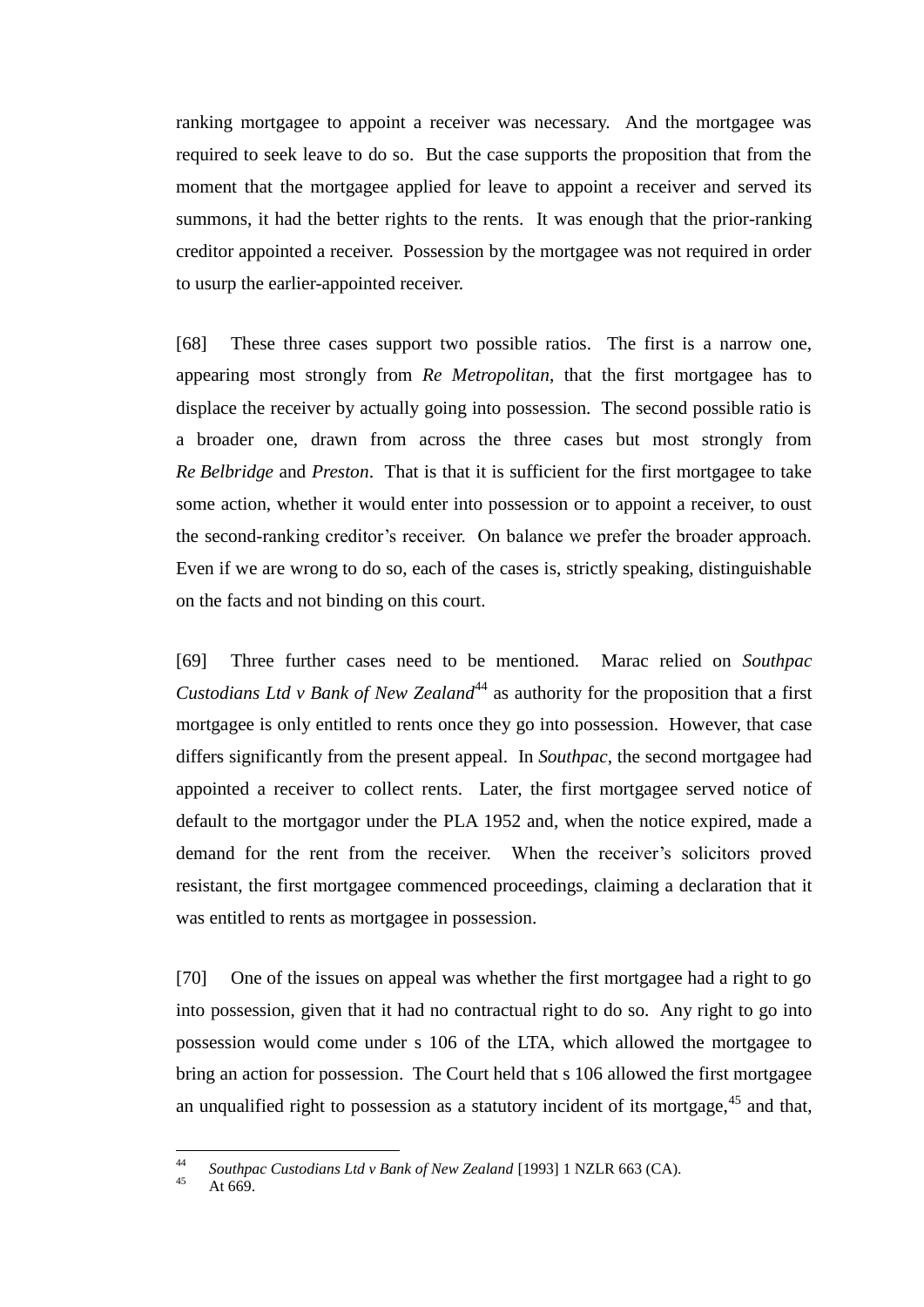if a mortgagee did apply to the court for possession, the court did not have a discretion to refuse the order if the right had been made out.<sup>46</sup>

[71] *Southpac* was therefore concerned with the rights of the first mortgagee to go into possession under s 106 of the LTA, a provision which has since been repealed. It does not deal with the situation where the second-ranking creditor appoints a receiver, followed by the appointment of a receiver by the first mortgagee. The case is further distinguishable by the fact that the first mortgagee in *Southpac* had no contractual right to go into possession and collect the rent; any right it had was derived from statute. However, in the current appeal, the first mortgagee has a contractual right to the rent in a rents assignment clause, and is not relying upon any statutory right to the rent. *Southpac* is therefore of limited assistance.

[72] The final case relied on by Marac is *Leob Canada Inc v Caisse Populaire*  Alexandria Ltée.<sup>47</sup> It concerned two competing security holders whose security interests included the inventory of a grocery store. An interim receiver had been appointed by the court to operate the store on 15 November 2002, pursuant to a motion brought by the plaintiff. On 27 February 2003 the defendant, a higher ranking secured party to the relevant inventory, appointed its own receiver and took possession of the inventory. The defendant argued that, when the plaintiff initiated court proceedings to appoint an interim receiver to continue to operate the grocery store, it became responsible to pay to the defendant the value of the inventory at that date.

[73] The Ontario Superior Court of Justice noted that, from the date the interim receiver was appointed, the defendant took no steps to realise upon its security in the inventory until late February of the following year and did not object to the ongoing sale of the inventory. R Smith J stated: $48$ 

The interim receiver ensured that the continued operation of the grocery store would be carried on in the normal course of business. I … conclude that if a secured creditor takes no action to realize on its security in inventory and allows the business to continue to operate and as a result the inventory is

<sup>46</sup>  $46$  At 669.

<sup>47</sup> *Loeb Canada Inc v Caisse Populaire Alexandria Ltée* (2004) 7 PPSAC (3d) 194 (Ontario Superior Court of Justice).

 $48$  At [92].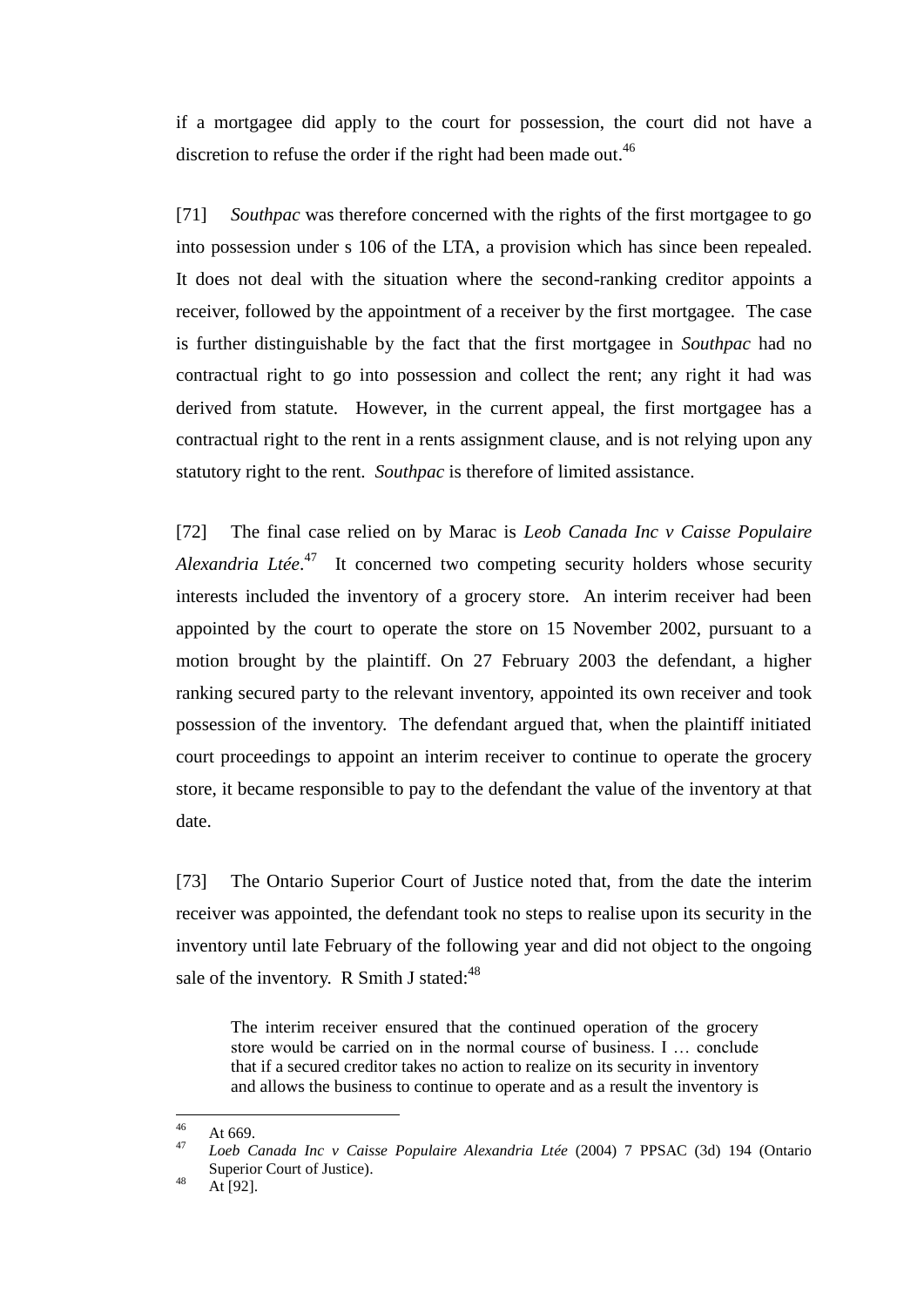reduced, when the store is operated in the normal course of business, the secured party cannot then insist on receiving the value of the inventory, which was present at some previous point in time.

[74] The defendant was therefore estopped from seeking the value of the inventory from a point other than when it took steps to realise its security.<sup>49</sup> This case can consequently be regarded as authority for the proposition that a higher ranking creditor is not entitled to the value of its security at a point prior to enforcing its security, at a time when the lower ranking secured party has taken steps to protect its security interest by appointing a receiver. However, *Loeb Canada* was concerned with security interests in a grocery store's inventory, rather than rental from real property subject to security interests. The receiver in the current case was therefore not continuing to operate a business and sell the items over which the security existed; rather, the receiver collected rent from the tenants who leased the premises, which is a distinguishing factor. Of course, under the PPSA legislation in New Zealand and Canada, inventory can be sold in the ordinary course of business and good title passes to a good faith purchaser for value. This situation is to be distinguished from rental from leased land.

[75] The Judge in *Loeb Canada* was also influenced by the decision of *Credit Suisse Canada*, in which the Court of Appeal for Ontario stated:<sup>50</sup>

Where ... the debtor is *entitled to* the collateral itself, subject to certain events occurring, and where the parties conduct themselves over the period of the loan transaction in a fashion which acknowledges the debtor's right to use the funds representing the collateral on its own account, circumstances of great commercial ambivalence would exist if the lender were able at the end of the day to undo what had been done.

[76] Such an approach is of limited applicability here, where Petherick's licence to receive the rental under cl 5.1 of the mortgage memoranda was contingent upon default not occurring, and upon certain other constraints. Once the express licence was revoked, Equitable could assert its right to the rental. Underlying Petherick's licence was the assignment of the rent to Equitable.

<sup>49</sup>  $49$  At [96].

<sup>50</sup> *Re Credit Suisse Canada v 113 Yonge Street Holdings Ltd* (1998) 41 OR (3d) 632 (ONCA) at 640.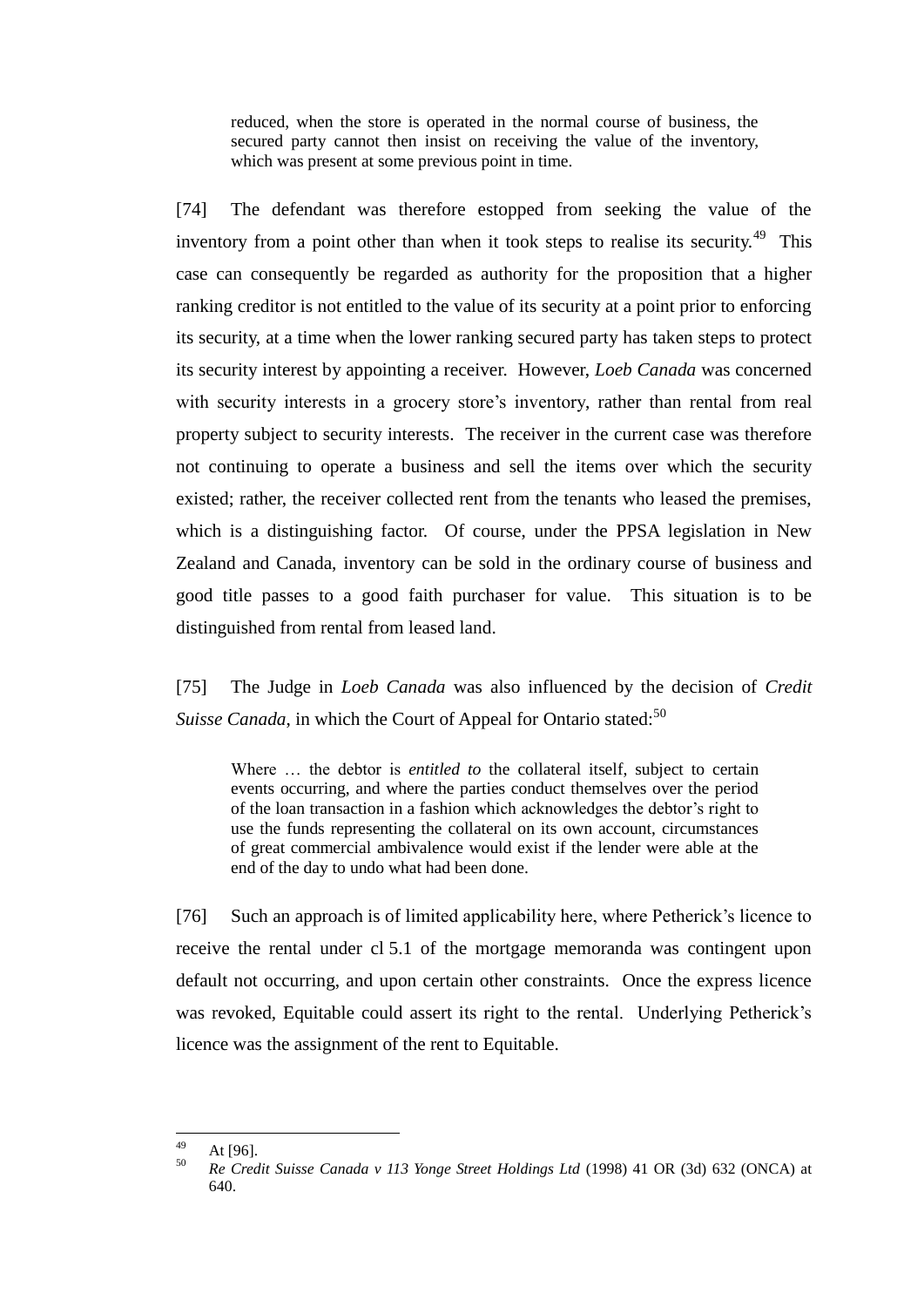[77] Peter Blanchard and Michael Gedye discuss *Loeb Canada* in their text on receivership law and note the Judge's suggestion<sup>51</sup> that the result may have been different if the first ranking secured creditor had objected to the ongoing sale of the inventory or had taken steps to appoint its own receiver.<sup>52</sup> The authors prefer the view that a receiver appointed under a subordinate security interest must repay prior ranking security interests before making payments to the appointing creditor.

[78] On the question of priority between chargeholders Mr Stewart referred us to the decision of the Saskatchewan Court of Appeal in *United Dominions Investment*  Ltd v Morguard Trust Company.<sup>53</sup> It involved two competing security holders who had a right to rent. However, that decision is based on a statutory provision in s 22 of the Saskatchewan PPSA dealing with priorities between a security interest in rental payments and an interest in a lease providing for rental payments. The decision is of limited assistance to us as the New Zealand PPSA does not have a similar provision.

[79] However, in *United Dominions Investment Ltd*, the respondent ran an argument that the appellant had to go into possession before exercising its rights under its mortgage to the rental before it could have priority. Relevantly, the Court noted: $54$ 

We reject this contention because the mortgage in question grants to the appellant Morguard the right, upon default, to collect the rents and profits "whether in or out of possession". We affirm the chambers judge's conclusion that Morguard as mortgagee acquired "an interest in the lease[s]" but reject his characterization of this interest as conditional within the context of the priority structure.

#### **Second issue – our analysis**

<span id="page-25-0"></span>[80] We are satisfied that it was not necessary for Equitable to enter into possession in order to become entitled to the rental either under its rights as mortgagee under each mortgage or under the express assignments. We agree with

 $51$  $51$  See *Loeb Canada* at [96].

<sup>52</sup> Peter Blanchard and Michael Gedye *The Law of Private Receivers of Companies in New Zealand* (Wellington, LexisNexis, 2008) at [3.21].

<sup>53</sup> *United Dominions Investment Ltd v Morguard Trust Company* [1986] 1 WWR 78 (SKCA).

At 84.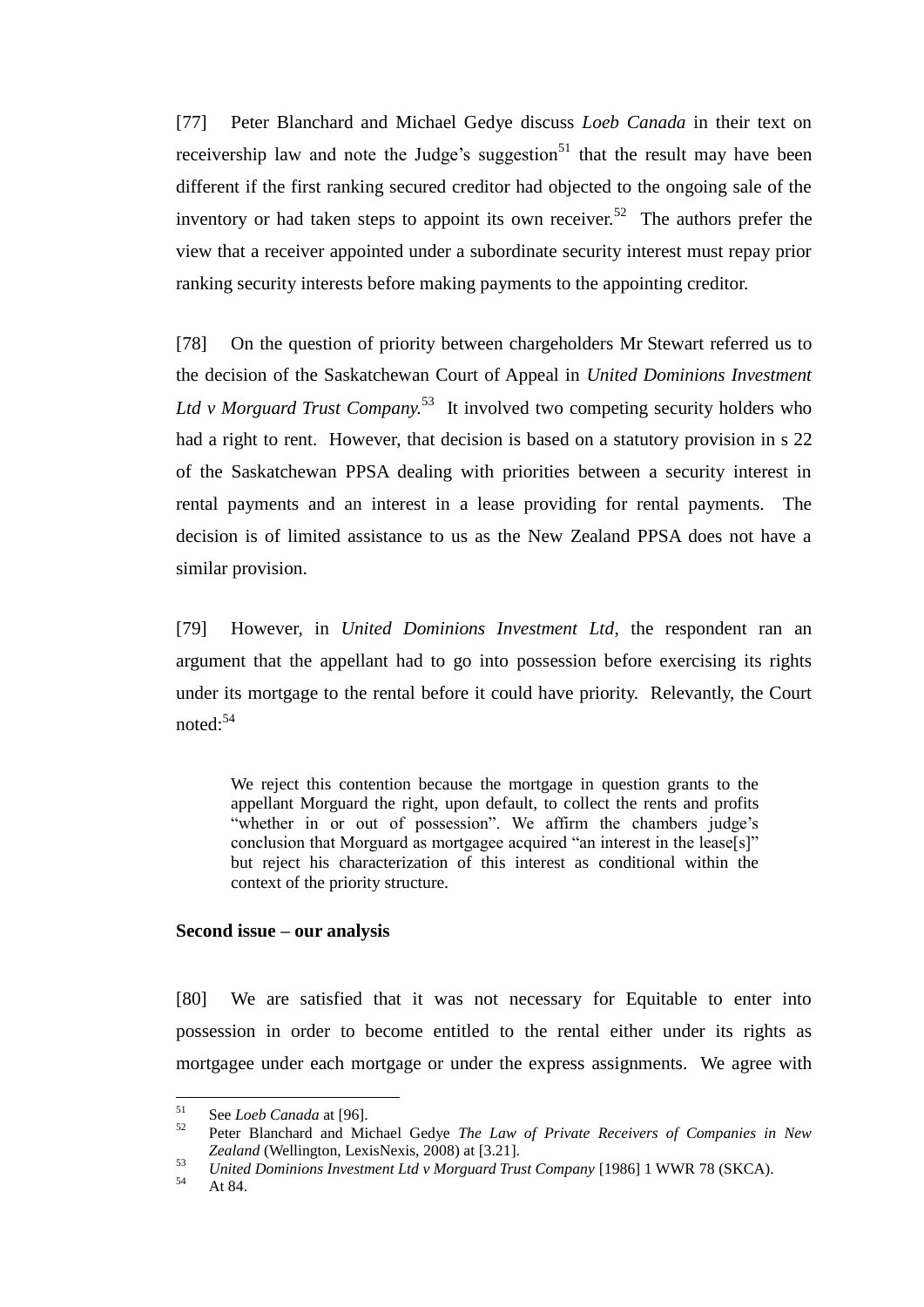Mr Stewart that the two rights are slightly different. Our analysis will deal with both situations.

### *Entitlement under the assignments*

<span id="page-26-0"></span>[81] There is no doubt that, if a mortgagee takes an assignment of rental from a mortgagor, the mortgagee can grant a licence to the mortgagor to collect rent from the tenants. But if the mortgagee wishes to receive rentals that a subordinate chargeholder's receiver is or has been collecting, the mortgagee must revoke the licence. We consider that possession is not a necessary requirement in order to revoke the licence. What is so required depends on the terms of the licence itself. Blanchard and Gedye refer to *Re Metropolitan* and state that, if a mortgage contains an assignment of rentals clause, possession may not be required before a first mortgagee is entitled to rent.<sup>55</sup>

[82] It is instructive to refer to the full text in order to place this observation in context. Dealing with priority of receivers, the authors state:<sup>56</sup>

Sometimes, where there is more than one creditor holding a security interest over the debtor's assets, different receivers will be appointed in respect of the same assets by more than one secured creditor. Notwithstanding the order of appointment, it is the receiver appointed by the secured party of highest priority who is entitled to take possession of and manage the assets that are subject to the security interests. The other receivers must wait in the wings until the receivership instituted by the secured party with the highest priority is completed. A receiver already in possession under an appointment by a secured party with a lower ranking priority must give up possession and hand over the assets to the higher ranking secured party's appointee. However, whether the vacating receiver must also account to the newly appointed receiver for income and profits earned while the company was in the control of the vacating receiver will depend, in part, on the assets in issue and the terms of the respective security agreements.

Although *Re Metropolitan Amalgamated Estates Ltd* confirmed that a first mortgagee is not entitled to rents prior to taking possession or commencing an action for possession, the position under a modern general security agreement is more complicated and requires a consideration of, among other things, the terms of the competing security agreements, the priority rules of the Personal Property Securities Act and the scope of a receiver's duty, if any, to pay secured creditors in the proper order of priority.

<sup>55</sup>  $56$  At [3.21].

At [3.21] (footnotes omitted).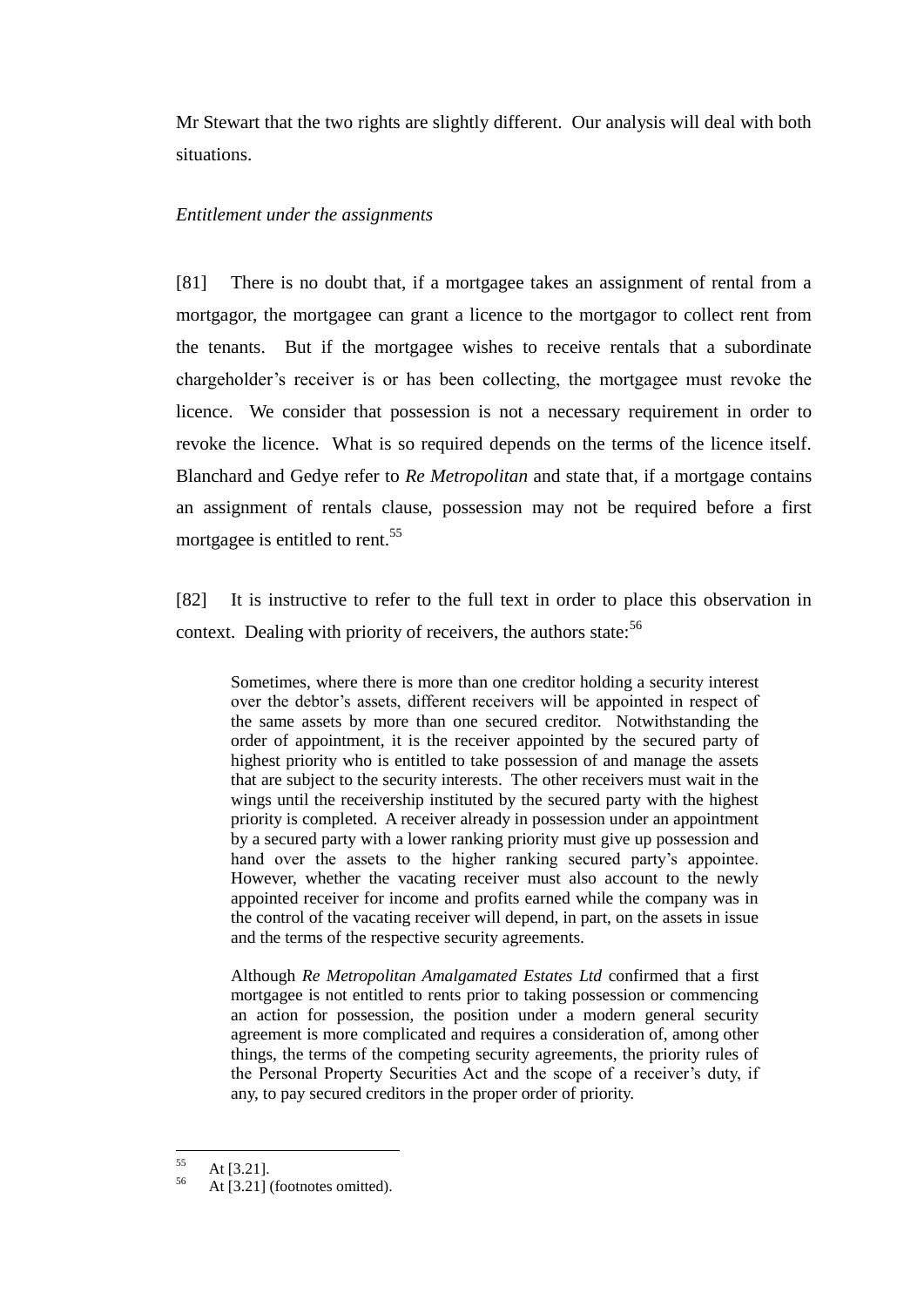Of course, all other assets that the vacating receiver has dealt with, and the proceeds of such assets, that are still on hand will be directly subject to an all-encompassing security interest of a prior secured party. The prior secured party will be entitled to all these assets in priority to the lower ranking secured party, including those assets that were derived from profits and income generated by the vacating receiver.

When a receiver gives up possession to a prior ranking secured party's appointee, the receivership is not terminated but merely suspended in its operation until completion of the receivership that has priority.

(Footnotes omitted.)

[83] As our earlier analysis shows, Petherick assigned the rental to Equitable which in turn granted a licence to Petherick to receive the rent. When default occurred, the licence was revoked, and to enforce its assignment Equitable intervened by appointing its own receiver.<sup>57</sup>

[84] We are satisfied that the view expressed by Blanchard and Gedye on the question of whether the mortgagee must take possession has merit. A prior security holder should not be forced to enter into possession to protect its prior right to rents when it has an express right to collect the rent. As Blanchard and Gedye suggest, weight must be attached to the wording of relevant security documents.<sup>58</sup> Clause 4.1(c) of the mortgage memoranda gave Equitable an absolute assignment of the rent, not one dependent upon possession.

[85] Policy reasons support this analysis. Receivership is a more conventional remedy, whereas entry into possession carries a range of liability risks. Also, if second ranking secured creditors can get an advantage by jumping in and appointing receivers, they will do so and trigger defaults where the first security holder may be able to help the debtor get through a difficult financial period. Moreover, first ranking security holders will have an incentive to sell the building in circumstances where the interests of all (including those of subsequent security holders) are enhanced. There may well be cases where it would be appropriate to wait for improved market conditions.

...

<sup>57</sup> We have already discussed the way in which such revocation and intervention occurred at [44]-[45].

 $58$  At [3.21].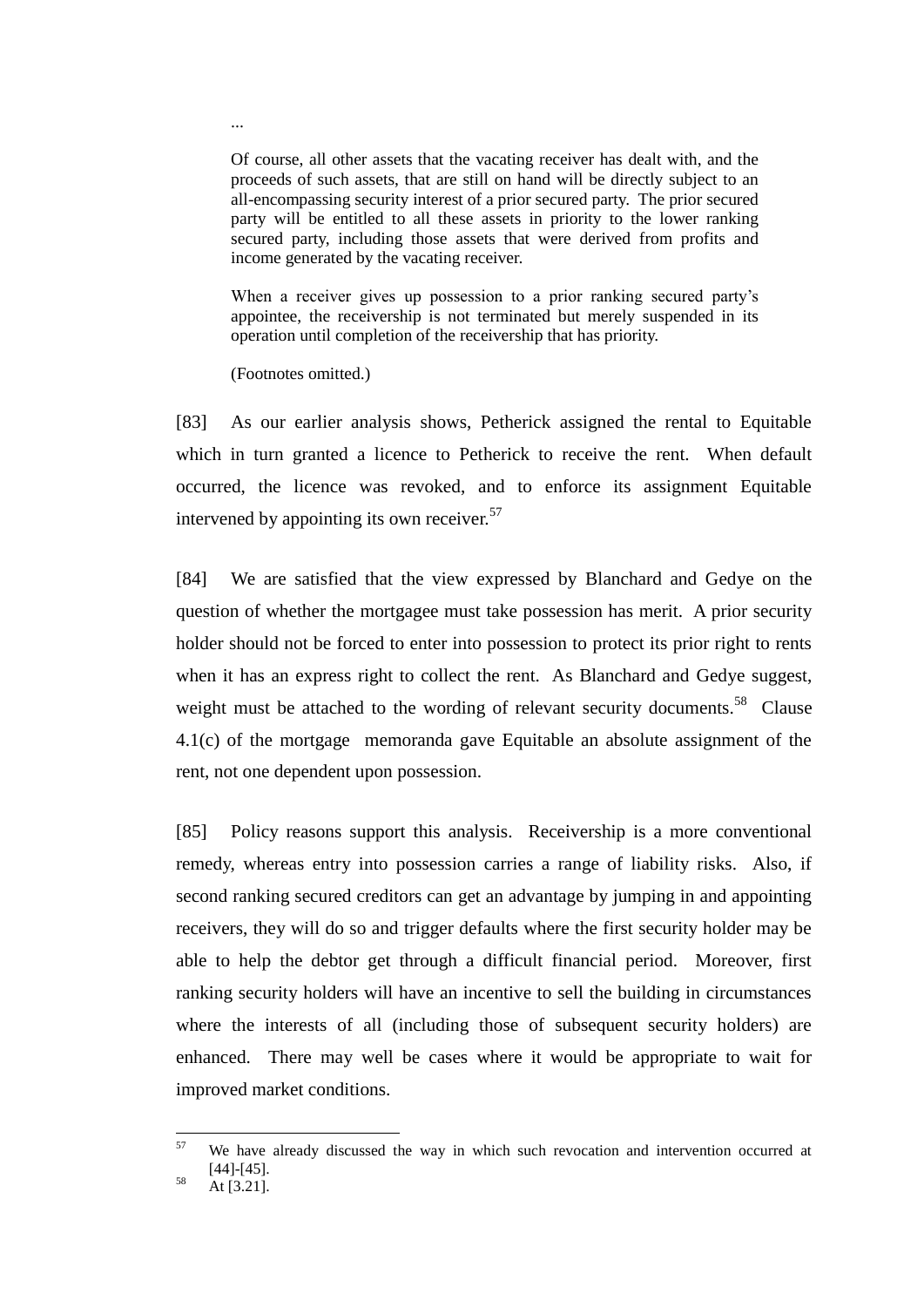<span id="page-28-0"></span>[86] At common law, as it developed in relation to the deeds system, a mortgagee granted a licence to a mortgagor to receive the rent from the land.<sup>59</sup> It is only when a mortgagee revokes the licence of the mortgagor by enforcing its security, either by taking possession or appointing a receiver, that it can enforce its right to rental. $60$ The context to this approach in England is that a fundamental element of the real property rights created by a mortgage over land was the mortgagee's right to possession, and therefore to the rental collected from tenanted property.<sup>61</sup> This was because the mortgagee obtained the legal estate of the land.

[87] In New Zealand, the position is somewhat different. A mortgage creates a charge only over the mortgaged property. Because of this, a mortgagee's right to possession is regulated by contract and statute.<sup>62</sup> For mortgages entered into on or after 1 January 2008, there is an implied covenant (unless a contrary intention is expressed) that, if the mortgagor fails to pay any amounts secured by the mortgage on the due date, or fails to perform or observe any expressed or implied covenant of the mortgage, the mortgagee may enter into possession or appoint a receiver with the power to enter into possession of the mortgaged land as the agent of the mortgagor to collect rent.<sup>63</sup>

[88] For mortgages made prior to 1 January 2008, different statutory provisions apply regarding the right to possession. Under the PLA 2007, every registered mortgage over land under the LTA that came into operation before 1 January 2008 contains an implied power of the mortgagee, upon the mortgagor's default to enter into possession of the mortgaged land. $64$  Before the PLA 2007 was enacted, s 106 of the LTA provided that the mortgagee, upon default, may enter into possession of the mortgaged land by receiving the rents and profits thereof. There is no power implied into mortgages that came into operation before 1 January 2008 to appoint a receiver

<sup>59</sup> <sup>59</sup> See Charles Harpum, Stuart Bridge and Martin Dixon *Megarry & Wade – The Law of Real Property* (7th ed, London, Sweet & Maxwell, 2008) at [25-024]–[25-025].

<sup>60</sup> See *Pope v Biggs* (1829) 9 B & C 245.

<sup>&</sup>lt;sup>61</sup> *The Law of Real Property at* [25-024].

<sup>&</sup>lt;sup>62</sup> See *Southpac Custodians Ltd v Bank of New Zealand* [1993] 1 NZLR 663 (CA) at 666.

<sup>&</sup>lt;sup>63</sup> PLA 2007, s 95(1) and sch 2, part 1, cl 12.

PLA 2007, s 95(3).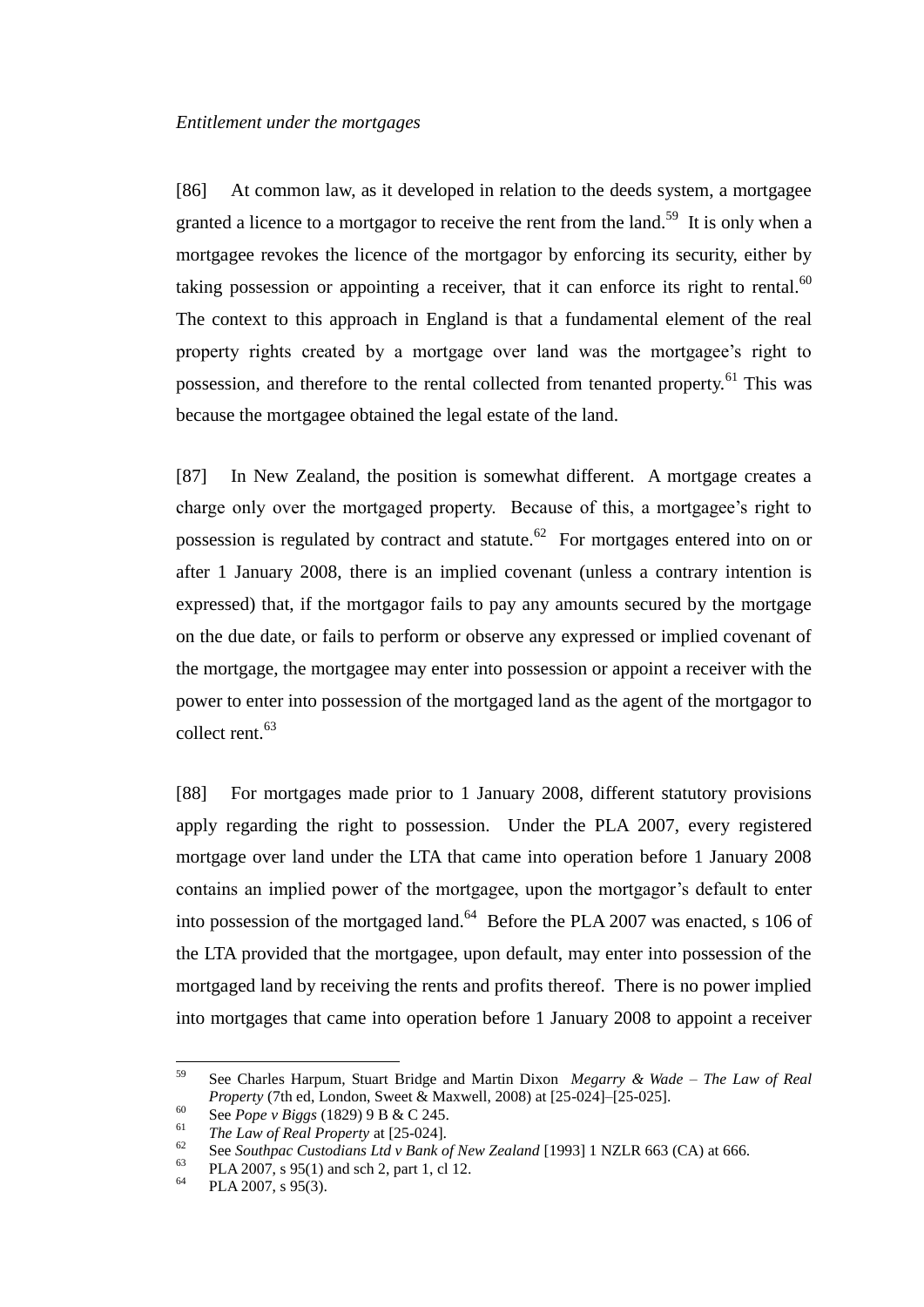to collect rent, although the contractual terms of the contract could contain such a clause, as did the mortgage memoranda in this case.

[89] Also under the PLA 2007, if the mortgagee becomes entitled under a mortgage to enter into possession of mortgaged land, then it can do so through asserting management or control over the land by requiring a lessee or occupier of the land to pay to the mortgagee any rent or profits that would otherwise be payable to the current mortgagor.<sup>65</sup>

[90] This analysis of the statutory regime in New Zealand shows that both possession and receivership oust the mortgagor from the right to the rents. Despite differences between the different jurisdictions, for all practical purposes, a Torrens system mortgage provides rights equivalent to those enjoyed by a first mortgagee under the common law. Thus, by granting a first mortgage over its land, the mortgagor confers a proprietary right to the rentals as part of the bundle of rights available to the mortgagee in the event that the mortgagor defaults in making payments. It is an intrinsic part of the mortgagee's remedies.

[91] In the current case, we are satisfied that Petherick's ability to deal with rent was revoked by the appointment of Mr Greer as a receiver.<sup>66</sup> By virtue of such appointment, Petherick's right to possession of the land in relation to Equitable came to an end. $67$ 

[92] We therefore agree with Mr Stewart's submission that Equitable, as a first ranking mortgagee, has a better right to rental income from a mortgaged property than receivers appointed by a holder under a GSA from the moment that the mortgagee enforces its mortgage. We are satisfied that such enforcement can be by way of receivership or possession.

[93] We do not consider that such a conclusion is contrary to the *Preston* line of cases. In any event we prefer the broader ratio from such cases – that the mortgagee

<sup>65</sup>  $^{65}$  PLA 2007, s 137(1)(b).

<sup>&</sup>lt;sup>66</sup> Compare analysis at  $[44]$ – $[45]$  above.

In *Re Metropolitan* the court referred to the licensee's right as being one to "undisputed possession" of the land: at [501].